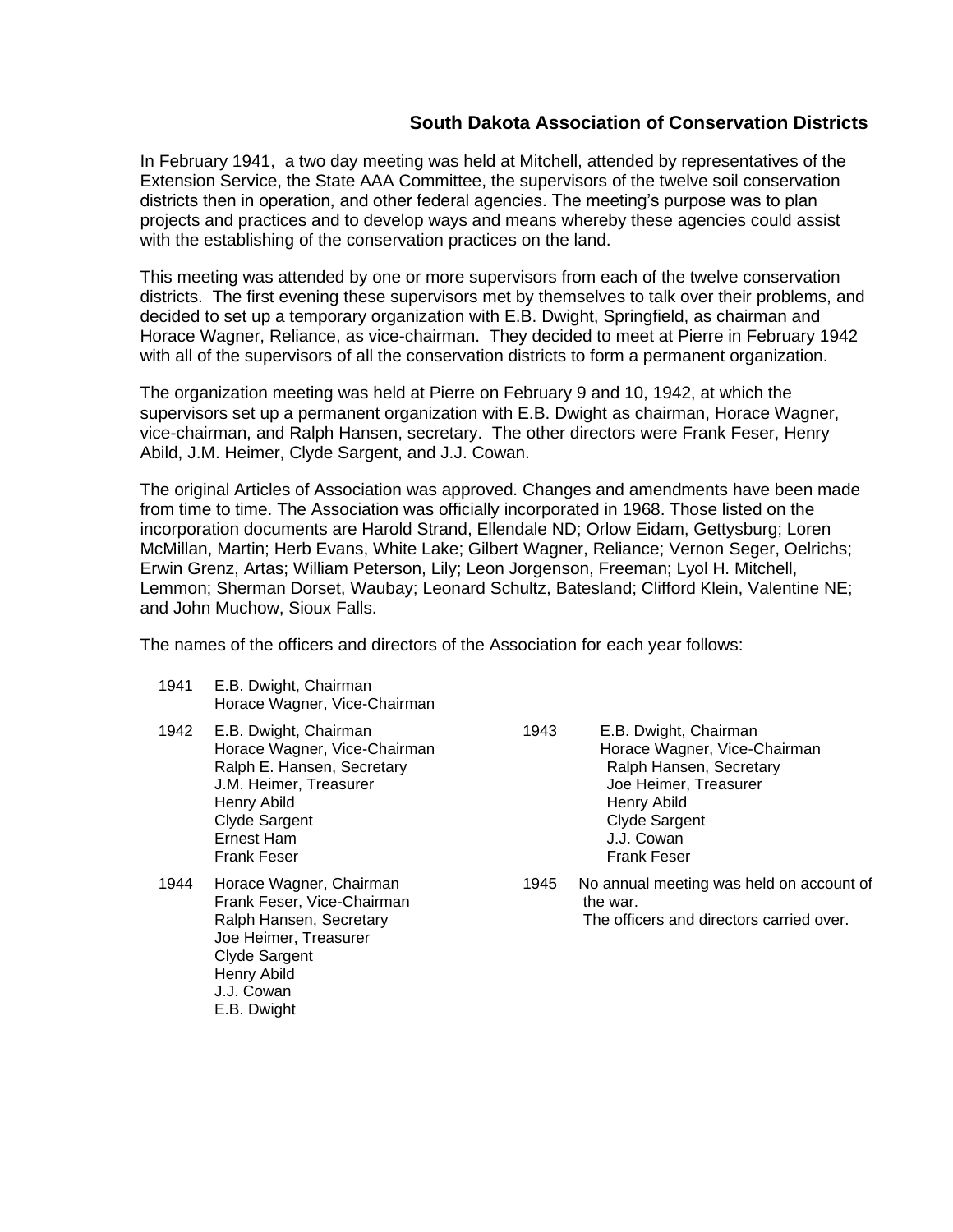- 1946 Horace R. Wagner, Chairman Frank Feser, Vice-Chairman Leonard L. Ladd, Secretary Joe Heimer, Treasurer E.B. Dwight Clyde Sargent J.J. Cowan Henry Abild John C. Dawson
- 1948 Frank Feser, Chairman Ernest Ham, Vice-Chairman Leonard L. Ladd, Secretary E.B. Dwight, Treasurer Horace Wagner John C. Dawson J.J. Cowan Joe Heimer Emanuel Bierwagen

Ernest Ham

- 1950 Frank Feser, Chairman Emanuel Bierwagen, Vice-Chairman Leonard L. Ladd, Secretary E.B. Dwight, Treasurer Horace Wagner Joe Heimer D.B. Lyons John C. Dawson
- 1952 Frank Feser, Chairman Emanuel Bierwagen, Vice-Chairman Merle Switzer, Secretary E.B. Dwight, Treasurer John Dawson Ralph Dennis Horace Wagner Philip Vallery
- 1954 Frank Feser, Chairman Emanuel Bierwagen, Vice-Chairman Merle E. Switzer, Secretary E.B. Dwight, Treasurer Tony Krebs John C. Dawson Philip Vallery D.B. Lyons
- 1947 Frank Feser, Chairman Ernest Ham, Vice-Chairman Leonard L. Ladd, Secretary E.B. Dwight, Treasurer John Dawson Joe Heimer Horace Wagner Joe Cowan Emanuel Bierwagen
- 1949 Frank Feser, Chairman Emanuel Bierwagen, Vice-Chairman Leonard L. Ladd, Secretary E.B. Dwight, Treasurer Horace Wagner John Dawson Joe Heimer D.B. Lyons
- 1951 Frank Feser, Chairman Emanuel Bierwagen, Vice-Chairman Leonard L. Ladd, Secretary E.B. Dwight, Treasurer Horace Wagner John C. Dawson Joe Heimer D.B. Lyons
- 1953 Frank Feser, Chairman Emanuel Bierwagen, Vice-Chairman Merle Switzer, Secretary E.B. Dwight, Treasurer Horace Wagner John Dawson Phillip Vallery Ralph Dennis
- 1955 Frank Feser, Chairman M.E. Bierwagen, Vice-Chairman Merle E. Switzer, Secretary E.B. Dwight, Treasurer Philip Vallery D.B. Lyons Glen Felt Tony Krebs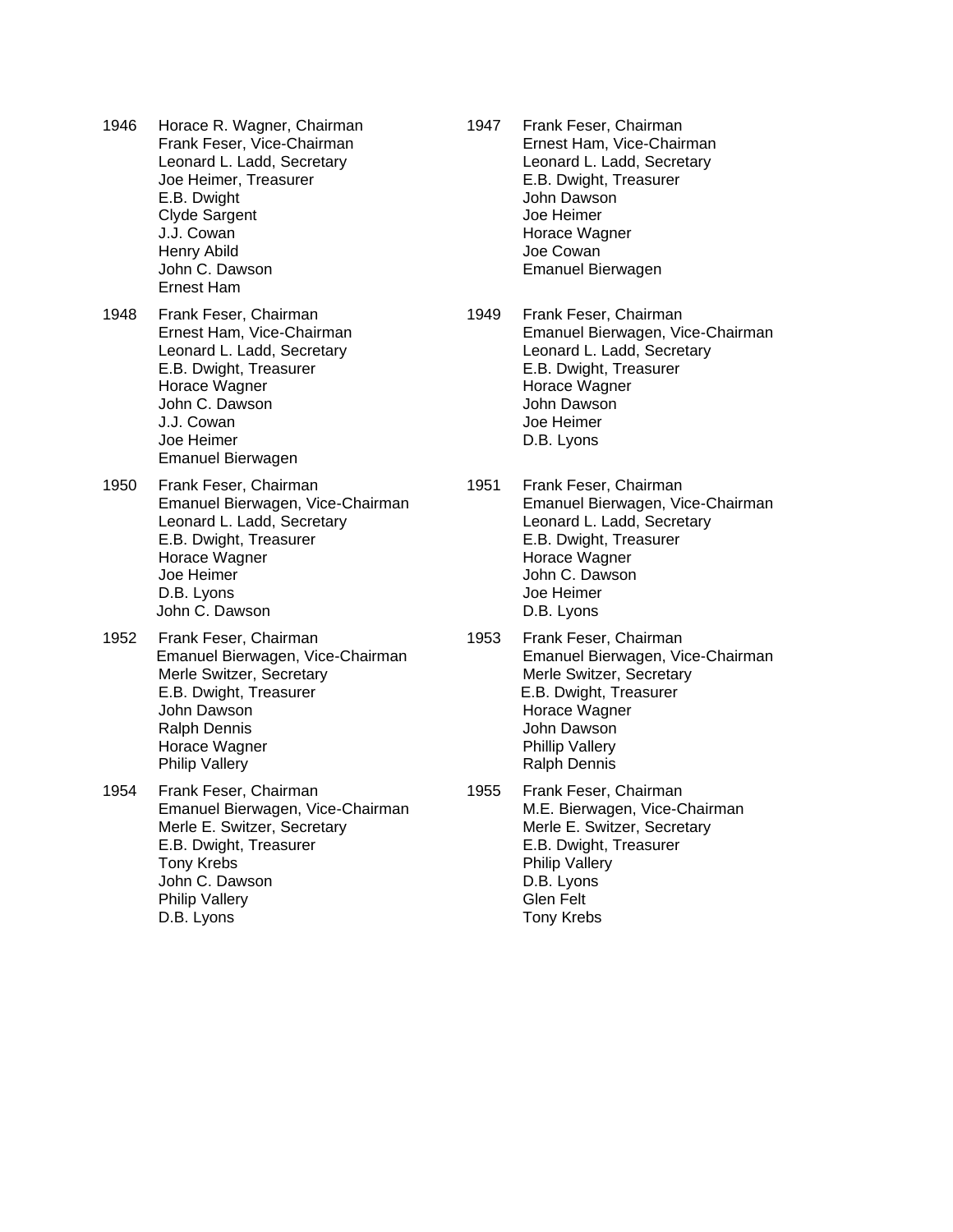- 1956 M.E. Bierwagen, Chairman Philip Vallery, Vice-Chairman E.J. Williamson, Secretary E.B. Dwight, Treasurer D.B. Lyons Tony Krebs Glen Felt Harry Christopherson Harry Martens Stanley Johnson Lester Hetzel
- 1958 M.E. Bierwagen, Chairman Stanley A. Johnson, Vice-Chairman R.U. Mestag, Secretary E.B. Dwight, Treasurer Gilbert Wagner Harry Martens Kenneth Brchan W.M. Bielmeier Harold Fritzel Erwin Grenz Ernest Shove
- 1960 Stanley Johnson, Chairman Philip Vallery, Vice-Chairman E.J. Williamson, Secretary E.B. Dwight, Treasurer Glen Felt Tony Krebs D.B. Lyons Charles Robbins Ernest Shove Wilburt Blumhardt Theodore Beckman Kenneth Brchan
- 1962 Kenneth Brchan, Chairman Burton Ode, Vice-Chairman E.B. Dwight, Treasurer Harry Edwards Keith Crew Charles Graves Herb Evans Charles Robbins Harold Franzen Theodore Beckman Ernest Grenz Hilding Anderson Reinhold Preheim
- 1957 M.E. Bierwagen, Chairman Philip Vallery, Vice-Chairman E.J. Williamson, Secretary E.B. Dwight, Treasurer D.B. Lyons Tony Krebs Harry Martens Stan Johnson Lester Hetzel Harry Christopherson Glen Felt
- 1959 Stanley Johnson, Chairman Gilbert Wagner, Vice-Chairman Lloyd Davis, Secretary E.B. Dwight, Treasurer Kenneth Brchan Harold Fritzel Ernest Shove Wilford Hermann Ernest Grenz Harry Edwards
- 1961 Kenneth Brchan, Chairman Burton Ode, Vice-Chairman E.J. Williamson, Secretary E.B. Dwight, Treasurer Harry Edwards R.R. Bowden Ervin Grenz Charles Graves Theodore Bechman Gilbert Wagner
- 1963 Burton Ode, Chairman Charles Robbins, Vice-Chairman Wilburt Blumhardt E.B. Dwight, Treasurer Clifford Klein Harry Edwards Tony Krebs Ernest Shove Gilbert Wagner R.R. Bowden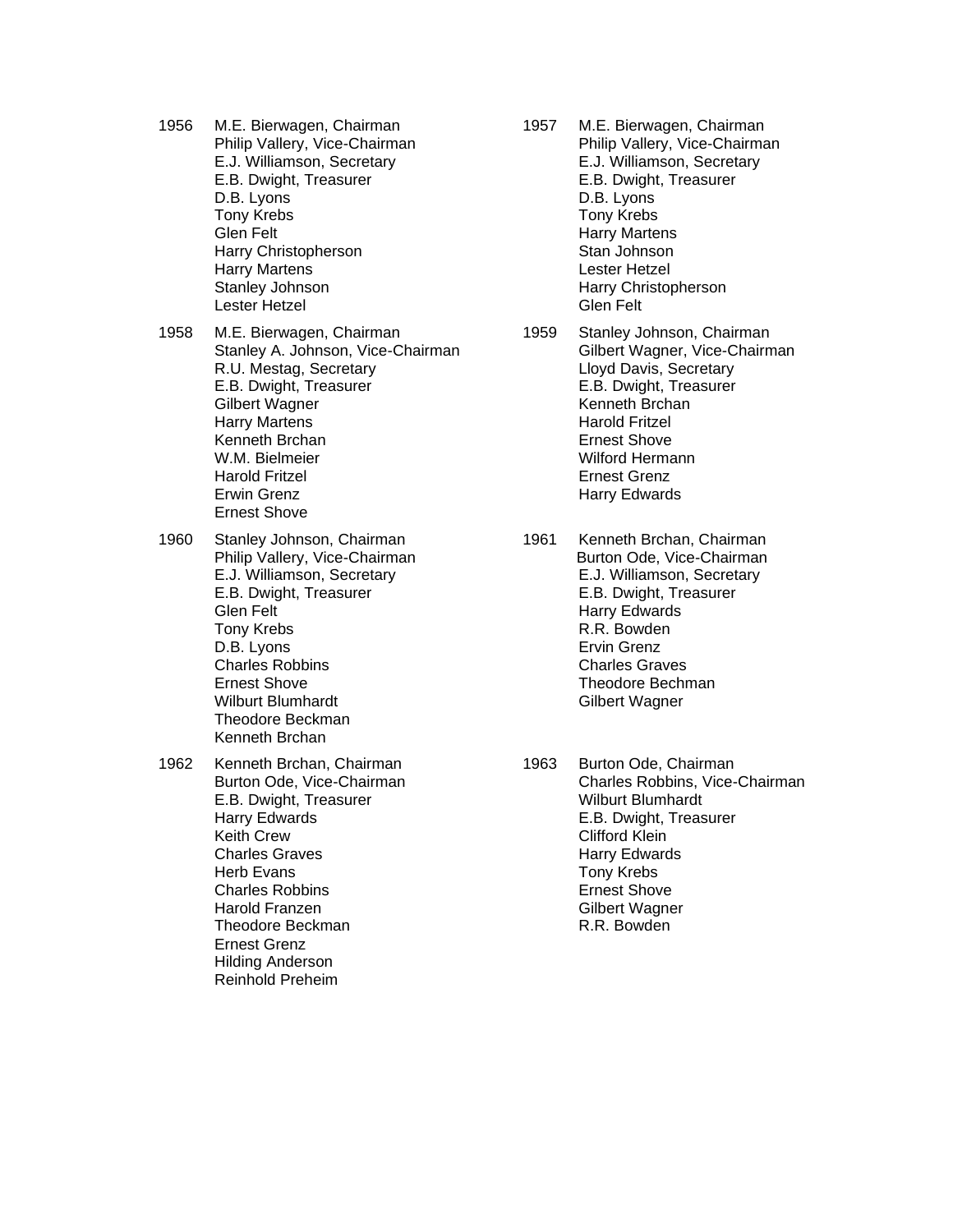1964 Burton Ode, Chairman Charles Robbins, Vice-Chairman Earl Adams, Secretary E.B. Dwight, Treasurer Harry Edwards Kenneth Brchan Ernest Shove Wilbert Blumhardt Marvin Haag

- 1966 Charles Robbins, Chairman Theodore Beckman, Vice-Chairman Earl Adams, Secretary Loren McMillan, Treasurer Sherman Dorsett William Peterson John Muchow Ben Koepsel Herb Evans Roland Leonhardt Lyol Mitchell Ervin Grenz Gilbert Wagner Clifford Klein Leonard Schultz
- 1968 Harold Strand, Chairman Orlow Eidam, Vice-Chairman Loren McMillan, Treasurer Marvin Haag, Secretary William Ackerson William Peterson Merle Knutson Leon Jorgenson Herb Evans Roland Leonhardt Leonard Schultz Lyol Mitchell Clifford Klein Ervin Grenz Vernon Seger Gilbert Wagner
- 1965 Charles Robbins, Chairman Theodore Beckman, Vice-Chairman Earl Adams, Secretary E.B. Dwight, Treasurer Harry Edwards Harold Strand William Peterson Reinhald Preheim Ben Koepsel Herb Evans James Hendricks Lyol Mitchell Ervin Grenz Gilbert Wagner Clifford Klein Loren McMillan Leonard Schultz
	- 1967 Harold Strand, Chairman Orlow Eidam, Vice-Chairman Earl Adams, Secretary Loren McMillan, Treasurer Area 1: Sherman Dorsett
		- William Peterson Area 2: John Muchow Loren A. Jorgensen
		- Area 3: Herb Evans Roland Leonhardt
		- Area 4: Lyol Mitchell Ervin Grenz
		- Area 5: Gilbert Wagner Clifford Klein
		- Area 6: Vernon Seger Leonard Schultz
- 1969 Orlow Eidam, Chairman Tony Krebs, Vice-Chairman Loren McMillan, Treasurer Area 1:William Ackerson Laverne Sivenson Area 2: Merle Knutson Roy Larsgaard Area 3: Herb Evans Roland Leonhardt Area 4: Lyol Mitchell Ervin Grenz Area 5: Gilbert Wagner Clifford Klein Area 6: Vernon Seger Leonard Schultz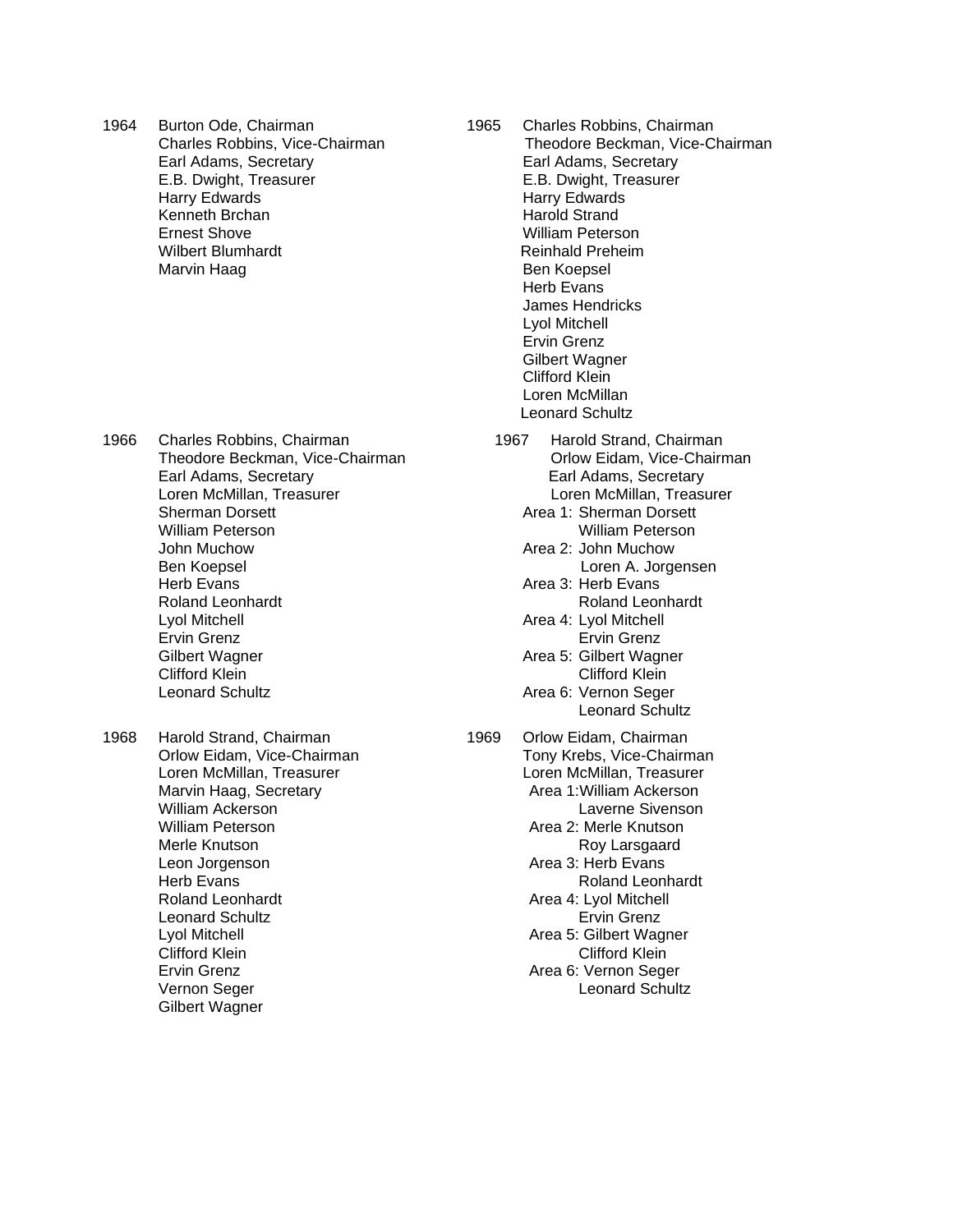| 1970  |                                   | Orlow Eidam, president                           |  |  |
|-------|-----------------------------------|--------------------------------------------------|--|--|
|       |                                   | Leonard Schultz, vice-president                  |  |  |
|       | Marvin Haag - executive secretary |                                                  |  |  |
|       |                                   | Loren McMillan - treasurer                       |  |  |
|       |                                   | Area 1: Laverne Swensen                          |  |  |
|       |                                   | <b>Harold Franzen</b>                            |  |  |
|       |                                   | Area 2: Walter Swanson                           |  |  |
|       |                                   |                                                  |  |  |
|       |                                   | Roy Larsgaard                                    |  |  |
|       |                                   | Area 3: Roland Leonhardt                         |  |  |
|       |                                   | <b>Herb Evans</b>                                |  |  |
|       |                                   | Area 4: Lyol Mitchell                            |  |  |
|       |                                   | Vern Meyer                                       |  |  |
|       |                                   | Area 5: Clifford Klein                           |  |  |
|       |                                   | Gilbert Wagner                                   |  |  |
|       | Area 6:                           | Vernon Seger                                     |  |  |
|       |                                   | <b>Francis Murphy</b>                            |  |  |
|       |                                   | Director-at-large: Harold Strand                 |  |  |
|       |                                   |                                                  |  |  |
|       |                                   | Note: Past president served as director-at-large |  |  |
| 1972  |                                   | Leonard Schultz, president                       |  |  |
|       |                                   | Francis Murphy, vice-president                   |  |  |
|       |                                   | (died in office) Roy Larsgaard, successor        |  |  |
|       |                                   | E.L. Ingvalson - executive secretary             |  |  |
|       |                                   |                                                  |  |  |
|       |                                   | Area 1: Harold Franzen                           |  |  |
|       |                                   | William P. Peterson                              |  |  |
|       |                                   | Area 2: Walter Swanson                           |  |  |
|       |                                   | Roy Larsgaard                                    |  |  |
|       |                                   | Area 3: Roland Leonhardt                         |  |  |
|       |                                   | <b>Herb Evans</b>                                |  |  |
|       |                                   | Area 4: Marvin Haag                              |  |  |
|       |                                   | Lyol Mitchell                                    |  |  |
|       |                                   | Area 5 Clifford Klein                            |  |  |
|       |                                   | Area 6: Vernon Seger                             |  |  |
|       |                                   |                                                  |  |  |
|       |                                   | Director-at-large: Orlow Eidam                   |  |  |
|       |                                   |                                                  |  |  |
| 1974: |                                   | Roy Larsgaard, president                         |  |  |
|       |                                   | Henry Hertel, vice-president                     |  |  |
|       |                                   | E.L. Ingvalson - executive secretary             |  |  |
|       |                                   | Area 1: William P. Peterson                      |  |  |
|       |                                   |                                                  |  |  |
|       |                                   | Gilbert Kittelson                                |  |  |
|       |                                   | Area 2: Walter Swanson                           |  |  |
|       |                                   | Lloyd Beckman                                    |  |  |
|       |                                   | Area 3: Herb Evans                               |  |  |
|       |                                   | <b>Roland Leonhardt</b>                          |  |  |
|       |                                   | Area 4: Orlow Eidam                              |  |  |
|       |                                   | Lyol Mitchell                                    |  |  |
|       |                                   | Area 5: Clifford Klein                           |  |  |
|       |                                   | <b>Henry Hertel</b>                              |  |  |
|       |                                   |                                                  |  |  |
|       |                                   | Area 6: Vernon Seger                             |  |  |
|       |                                   | Harry Snook                                      |  |  |
|       |                                   | Director-at-large: Leonard Schultz               |  |  |

- 1971 Orlow Eidam, president Leonard Schultz, vice-president E. L. Ingvaldson - executive secretary Area 1: Harold Franzen William P. Peterson Area 2: Walter Swanson Roy Larsgaard Area 3: Roland Leonhardt Herb Evans Area 4: Lyol Mitchell Vern Meyer Area 5: Clifford Klein Gilbert Wagner Area 6: Vernon Seger Francis Murphy Director-at-large: Harold Strand
- 1973 Leonard Schultz, president Roy Larsgaard, vice-president E.L. Ingvalson - executive secretary Area 1: Gilbert Kittelson William P. Peterson Area 2: Walter Swanson Lloyd Beckman Area 3: Herb Evans Roland Leonhardt Area 4: Lyol Mitchell Marvin Haag Area 5: Henry Hertel Clifford Klein Area 6: Vernon Seger Tom Jacquot Director-at-large: Orlow Eidam 1975: Roys Larsgaard, president Henry Hertel, vice-president E.L. Ingvalson - executive secretary Area 1: William P. Peterson Gilbert Kittleson Area 2: Walter Swanson
	- Robert Ullom Area 3: Roland Leonhardt Marc Goldhammer
	- Area 4: Orlow Eidam Lyol Mitchell Area 5: Clifford Klein Henry Hertel Area 6: Vernon Seger Harry Snook
	- Director-at-large: Leonard Schultz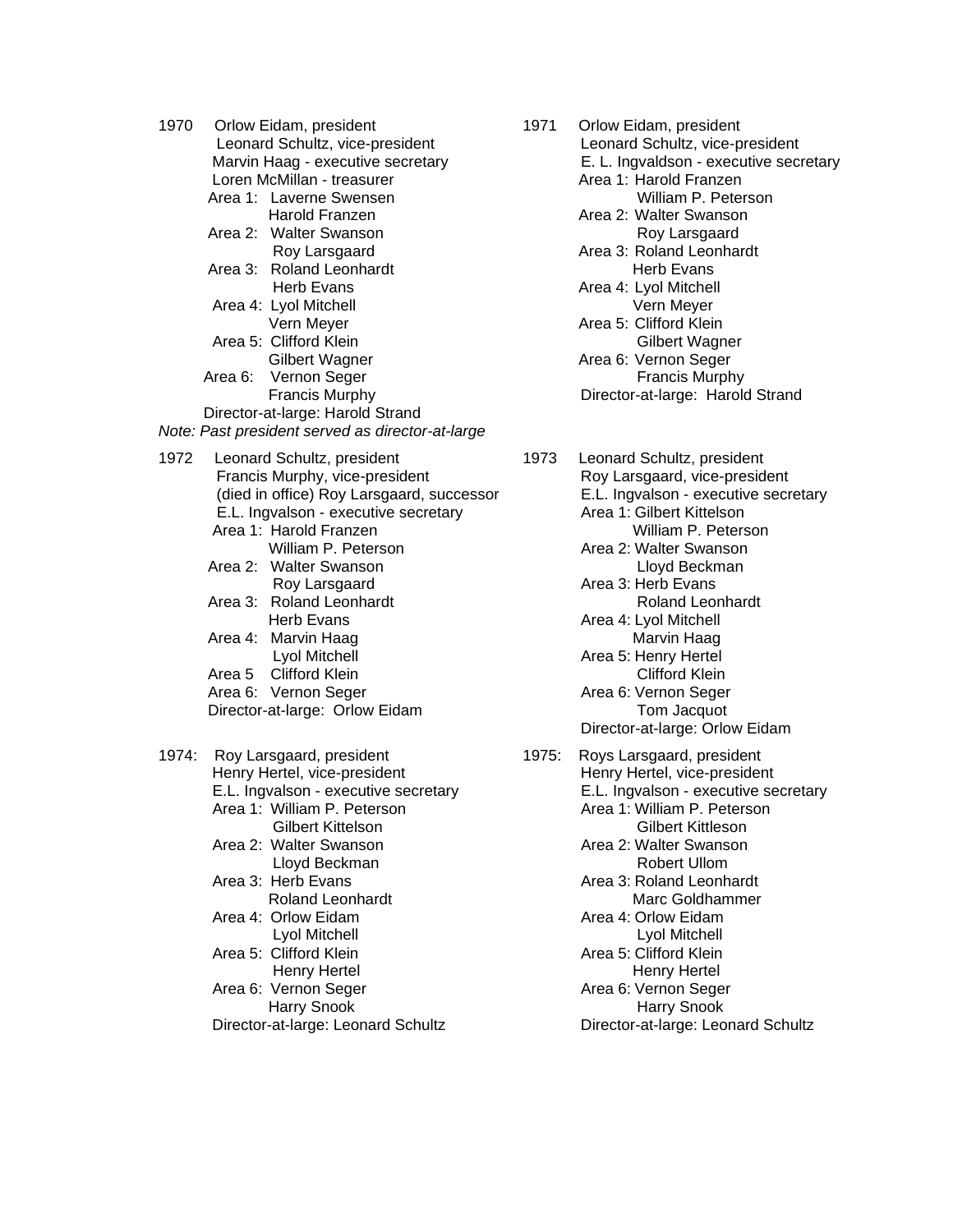1976: Henry Hertel, president Vernon Seger, vice-president E.L. Ingvalson - executive secretary Area 1: William P. Peterson Harold Jilek Area 2: Robert Ullom Vern Spartz Area 3: Marc Goldhammer Ed Hostler Area 4: Orlow Eidam Lyol Mitchell Area 5: Clifford Klein Henry Hertel Area 6: Harry Snook Vernon Seger Director-at-large: Roy Larsgaard 1978: Vernon Seger, president Clifford Klein, vice-president E. L. Ingvalson, executive secretary Area 1: Claire Biersbach Harold Jilek Area 2: Robert Ullom Richard Fossum Area 3: Marc Goldhammer Robert I. Gaetz Area 4: Orlow Eidam James W. Anderson Area 5: Richard Reuer Denny Barnes Area 6: Harry Snook Forrest Ireland Director-at-large: Henry Hertel 1980: Clifford Klein, president Robert Gab, vice-president Rick Newman, executive secretary Area 1: Claire Biersbach Alden Johnson Area 2: Robert Ullom Richard Fossum Area 3: Marc Goldhammer Robert I. Gaetze Area 4: James W. Anderson John Weisser Area 5: Richard Reuer Denny Barnes Area 6: Harry Snook Forrest Ireland Director-at-large: Vernon Seger

1977: Henry Hertel, president Vernon Seger, vice-president E.L. Ingvalson - executive secretary Area 1: Claire Biersbach Harold Jilek Area 2: Robert Ullom Vern Spartz Area 3: Ed Hostler Marc Goldhammer Area 4:Orlow Eidam James W. Anderson Area 5: Clifford Klein Richard Reuer Area 6: Harry Snook Forrest Ireland Director-at-large: Roy Larsgaard 1979: Vernon Seger, president Clifford Klein, vice-president E. L. Ingvalson & Rick Newman, executive secretary Area 1: Claire Biersbach Harold Jilek Area 2: Robert Ullom Richard Fossum Area 3: Marc Goldhammer Robert I. Gaetz Area 4: James W. Anderson Robert Gab Area 5: Richard Reuer Denny Barnes Area 6: Harry Snook Forrest Ireland Director-at-large: Henry Hertel 1981: Clifford Klein, president Robert Gab, vice-president Rick Newman, executive secretary Area 1: Claire Biersbach Alden Johnson Area 2: Robert Ullom Richard Fossum Area 3: Marc Goldhammer Robert I. Gaetz Area 4: James W. Anderson John Weisser Area 5: Richard Reuer Denny Barnes Area 6: Harry Snook Forrest Ireland

Director-at-large: Vernon Seger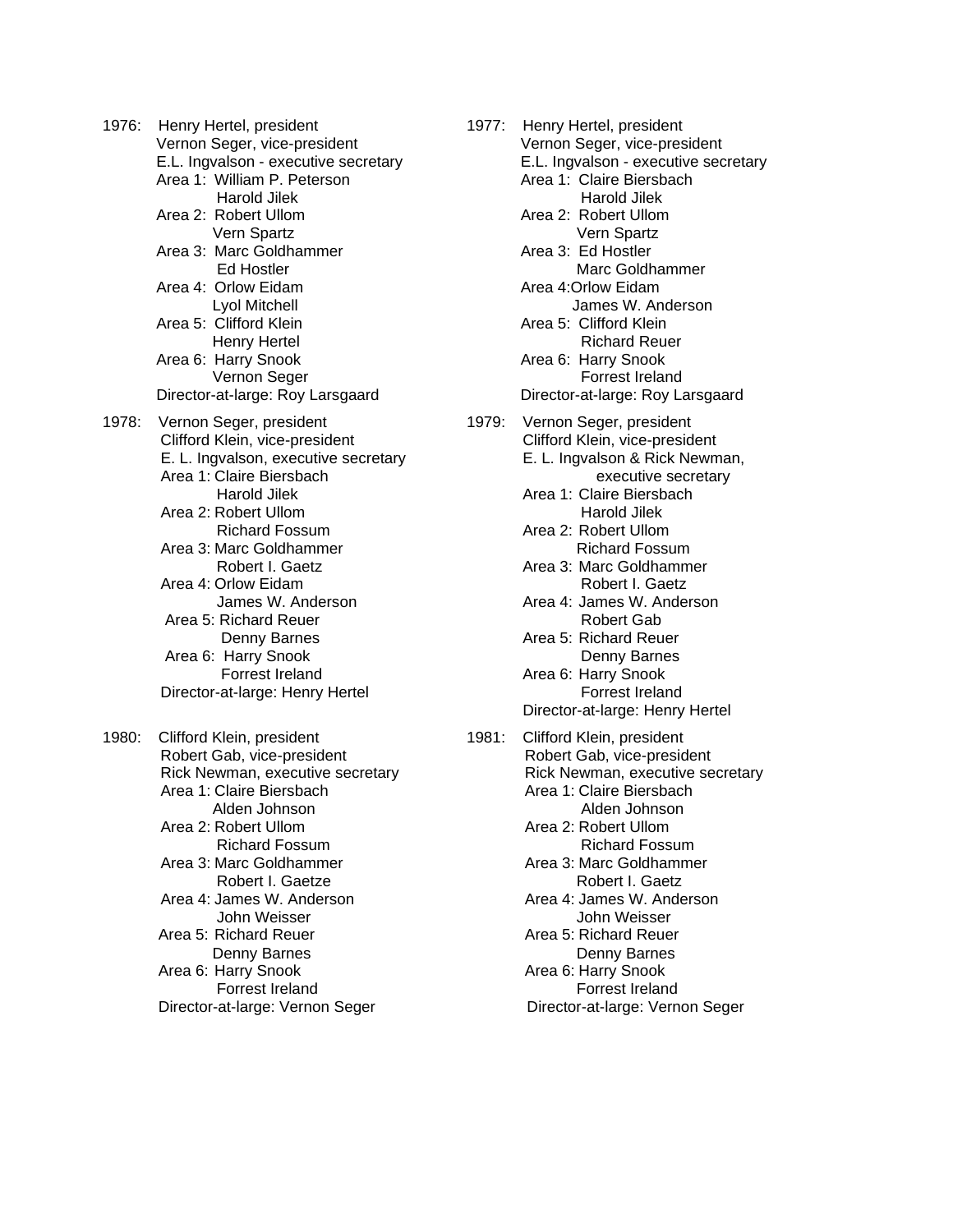1982: Robert Gab, president Marc Goldhammer, vice-president Rick Newman, executive secretary Area 1: Claire Biersbach Dale Braaten Area 2: Robert Ullom Richard Fossum Area 3: Robert Taylor John Janssen Area 4: James W. Anderson John Weisser Area 5: Denny Barnes Richard Reuer Area 6: Forrest Ireland Kenneth Stover Director-at-large: Clifford Klein 1984: Marc Goldhammer, president Denny Barnes, vice-president LeAnn Harner, executive secretary Area 1: Claire Bierschbach Dale Braaten Area 2: Robert Ullom Richard Fossum Area 3: Robert Taylor John Janssen Area 4: Robert Gab John Weisser Area 5: Richard Reuer Gaylord Norman Area 6: Forrest Ireland Tim Reich Director-at-large: Robert Gab 1986: Denny Barnes, president Tim Reich, vice-president Annette Severson, executive secretary Area 1: Dale Braaten Gordon Ziemer Area 2: Robert Ullom Curtis Eggers Area 3: Don Pueppke Kenneth Kieser Area 4: James W. Anderson Randall Stotz Area 5: Gaylord Norman Leroy Hodge Area 6: Leonard Nygaard William Keiry

Director-at-large: Marc Goldhammer

 Area 1: Claire Biersbach Dale Braate Area 2: Robert Ullom Richard Fossum Area 3: Robert Taylor John Janssen Area 4: James W. Anderson John Weisser Area 5: Denny Barnes Richard Reuer Area 6: Forrest Ireland Tim Reich Director-at-large: Clifford Klein 1985: Marc Goldhammer, president Denny Barnes, vice-president

1983: Robert Gab, president

 Marc Goldhammer, vice-president Rick Newman, executive secretary

LeAnn Harner, executive secretary Area 1: Dale Braaten Gordon Ziemer Area 2: Robert Ullom Richard Fossum Area 3: Robert Taylor Don Pueppke Area 4: Robert Gab John Weisser Area 5: Gaylord Norman Leroy Hodge Area 6: Tim Reich Leonard Nygaard Director-at-large: Robert Gab

1987: Denny Barnes, president Tim Reich, vice-president Annette Severson, executive secretary Area 1: Gordon Ziemer Dwayne Redlin Area 2: Curtis Eggers Duane Wrage Area 3: Don Pueppke Kenneth Kieser Area 4: James W. Anderson Randall Stotz Area 5: Gaylord Norman Leroy Hodge Area 6: Leonard Nygaard William Keiry Director-at-large: Marc Goldhammer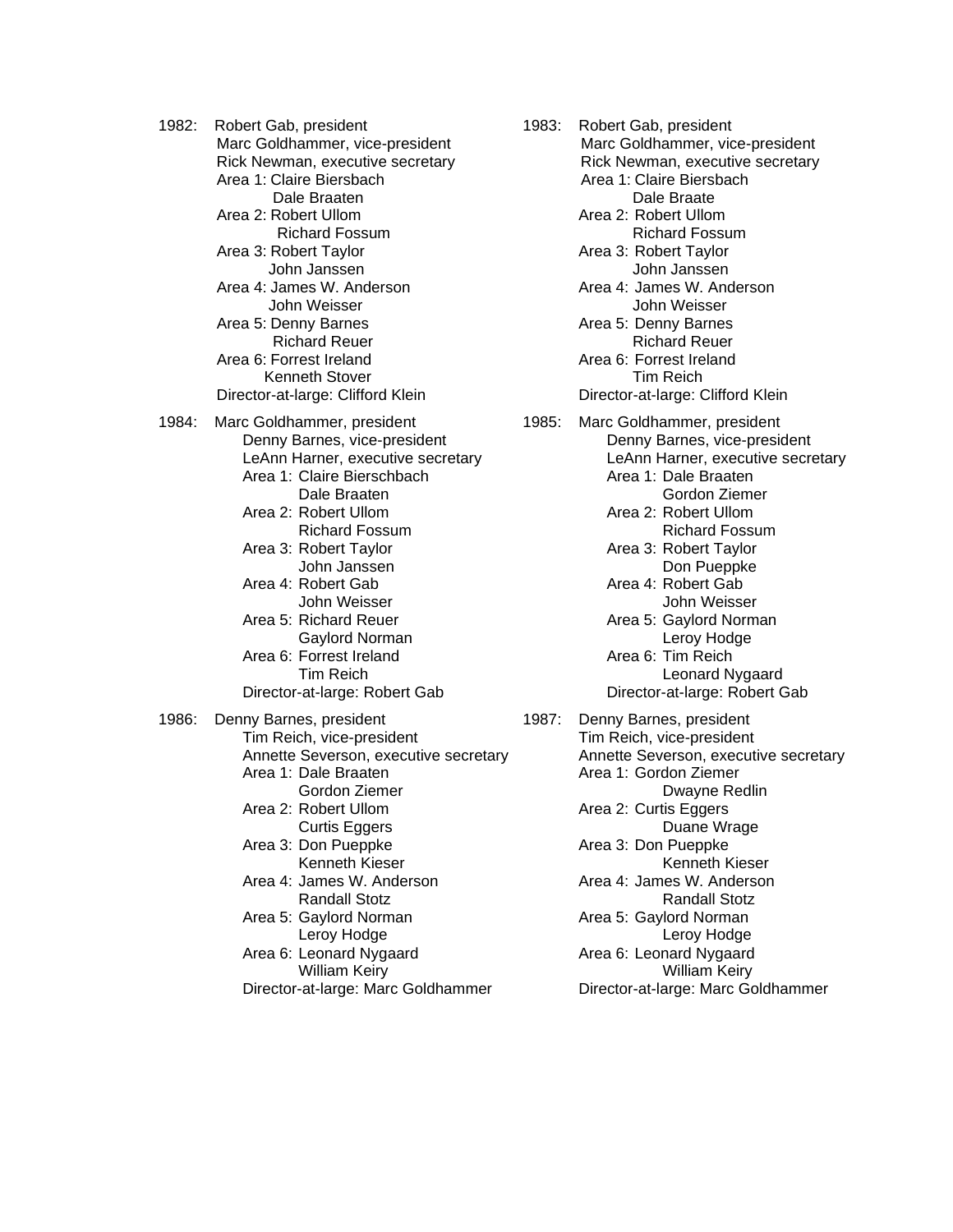1988: Tim Reich, president Curtis Eggers, vice-president Angela Ehlers, executive secretary Area 1: Dwayne Redlin Gordon Ziemer Area 2: Duane Wrage John D Majeres Area 3: Don Pueppke Merwyn Walter Area 4: James W. Anderson Randall Stotz Area 5: Gaylord Norman LeRoy Ness Area 6: William Keiry Leonard Nygaard Director-at-large: Denny Barnes 1990: Curtis Eggers, president William Keiry, vice-president Angela Ehlers, executive secretary Area 1: Bob Spartz Neil Bien Area 2: Duane Wrage John D. Majeres Area 3: Don Pueppke Merwyn Walter Area 4: James W. Anderson Randall Stotz Area 5: Gaylord Norman Lyle Wendell Area 6: Leonard Nygaard Gladwin Paulsen 1992: William Keiry, president Randall Stotz, vice-president Angela Ehlers, executive secretary Area 1: Bob Spartz Neil Bien Area 2: Duane Wrage John D. Majeres Area 3: Don Pueppke Susan Steele Area 4: James W. Anderson Henry Elsing Area 5: Gaylord Norman Lyle Wendell Area 6: Gladwin Paulsen Gene S. Williams

1989: Tim Reich, president Curtis Eggers, vice-president Angela Ehlers, executive secretary Area 1: Dwayne Redlin Bob Spartz Area 2: Duane Wrage John D. Majeres Area 3: Don Pueppke Merwyn Walter Area 4: James W. Anderson Randall Stotz Area 5: Gaylord Norman LeRoy Ness Area 6: William Keiry Leonard Nygaard Director-at-large: Denny Barnes 1991: Curtis Eggers, president William Keiry, vice-president Angela Ehlers, executive secretary Area 1: Bob Spartz Neil Bien Area 2: Duane Wrage John D. Majeres Area 3: Don Pueppke Merwyn Walter Area 4: James W. Anderson Randall Stotz Area 5: Gaylord Norman Lyle Wendell Area 6: Leonard Nygaard Gladwin Paulsen 1993: William Keiry, president Randall Stotz, vice-president Angela Ehlers, executive secretary Area I: Neil Bien Dennis Boyd Area 2: Duane Wrage John D. Majeres Area 3: Susan Steele Tony Oster Area 4: Henry Elsing Lawrence Woodward Area 5: Lyle Wendell Derrill Glynn Area 6: Gladwin Paulsen Gene S. Williams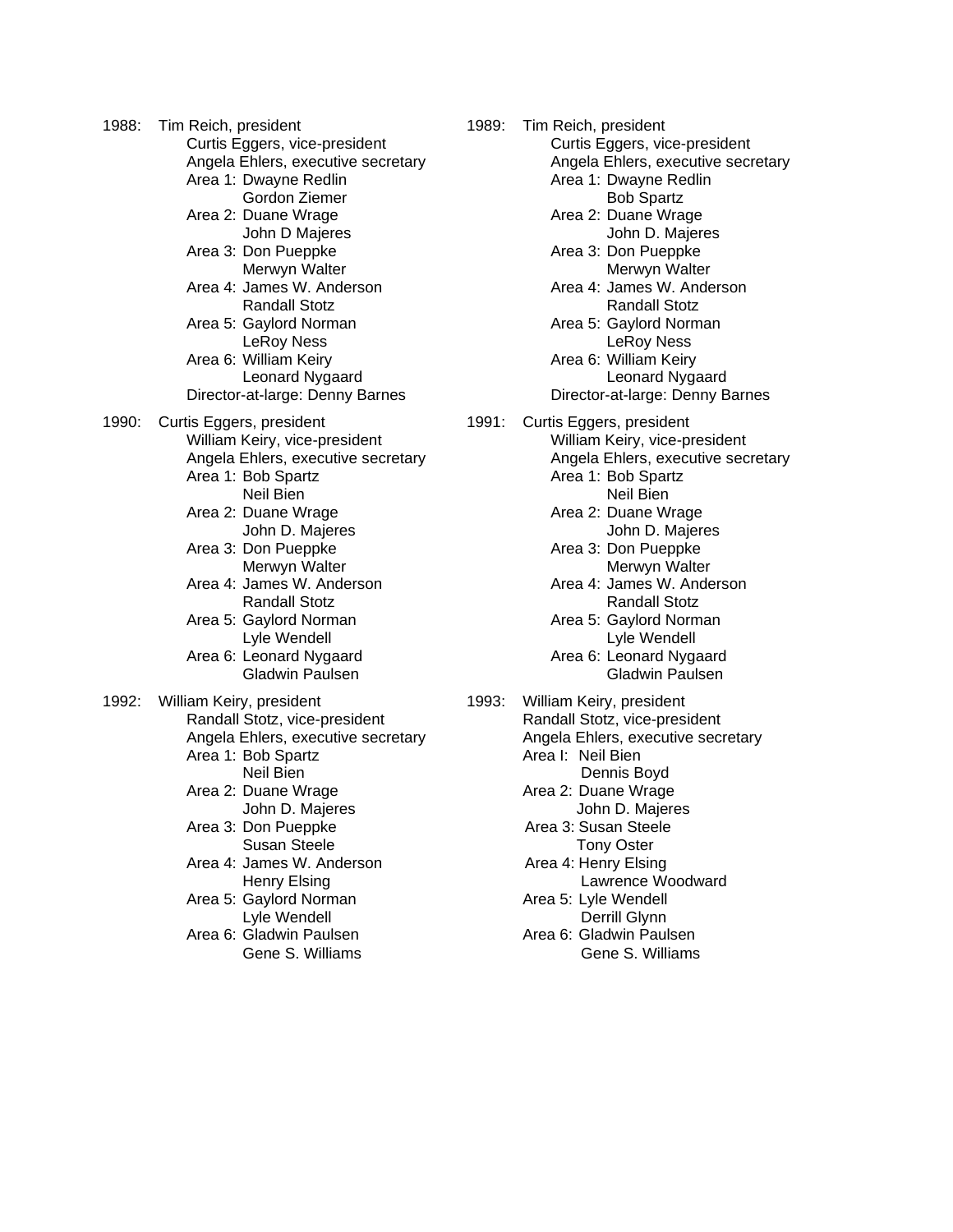1994: Randall Stotz, president Gene S. Williams, vice-president

Angela Ehlers, executive secretary

Area 1: Dennis Boyd

- Gerald Thaden
- Area 2: John D. Majeres John H. Davidson
- Area 3: Don Pueppke Don Williams
- Area 4: Henry Elsing Lawrence Woodward
- Area 5: Derrill Glynn Rick Riggle
- Area 6: Gladwin Paulsen Lynn Denke
- 1996: Gene S. Williams, president Henry Elsing, vice-president Angela Ehlers, executive secretary Area 1: Gerald Thaden Harley Blumke
	- Area 2: John D. Majeres Curtis Eggers
	- Area 3: Don Pueppke Don Klinkner
	- Area 4: Lawrence Woodward Jerry Gilmour
	- Area 5: Derrill Glynn Dave Konechne
	- Area 6: Lynn Denke Marge Reder
- 1998: Henry Elsing, president Gerald Thaden, vice-president Angela Ehlers, executive secretary Coteau: Neil Bien Vermillion-Big Sioux: John D. Majeres South James-Missouri: Don Klinkner North Missouri: Larry Rezek Northwest: Lawrence Woodward Prairie: Derrill Glynn Hills: Lynn Denke
- 2000: Gerald Thaden, president Lynn Denke, vice-president Angela Ehlers, executive secretary Coteau: Irwin Symens Vermillion-Big Sioux: John D. Majeres South James-Missouri: Harold Leitheiser North Missouri: Art Beringer Northwest: Lawrence Woodward Prairie: Cliff Poss Hills: Dale Lundgren
- 1995: Randall Stotz, president Gene S. Williams, vice-president Angela Ehlers, executive secretary Area 1: Gerald Thaden Harley Blumke Area 2: John D. Majeres John H. Davidson Area 3: Don Pueppke Don Klinkner Area 4: Henry Elsing Lawrence Woodward Area 5: Derrill Glynn Dave Konechne Area 6: Lynn Denke Marge Reder
- 1997: Gene S. Williams, president Henry Elsing, vice-president Angela Ehlers, executive secretary Coteau: Gerald Thaden Vermillion-Big Sioux: Carol Sieg South James-Missouri: Don Klinkner North Missouri: Larry Rezek Northwest: Lawrence Woodward Prairie: Derrill Glynn Hills: Lynn Denke
- 1999: Henry Elsing, president Gerald Thaden, vice-president Angela Ehlers, executive secretary Coteau: Irwin Symens Vermillion-Big Sioux: John D. Majeres South James-Missouri: Harold Leitheiser North Missouri: Larry Rezek Northwest: Lawrence Woodward Prairie: Scott Jones Hills: Lynn Denke
- 2001: Gerald Thaden, president Lynn Denke, vice-president Angela Ehlers, executive secretary Coteau: Irwin Symens Vermillion-Big Sioux: John D. Majeres South James-Missouri: Harold Leitheiser North Missouri: Art Beringer Northwest: James W. Anderson Prairie: Cliff Poss Hills: Dale Lundgren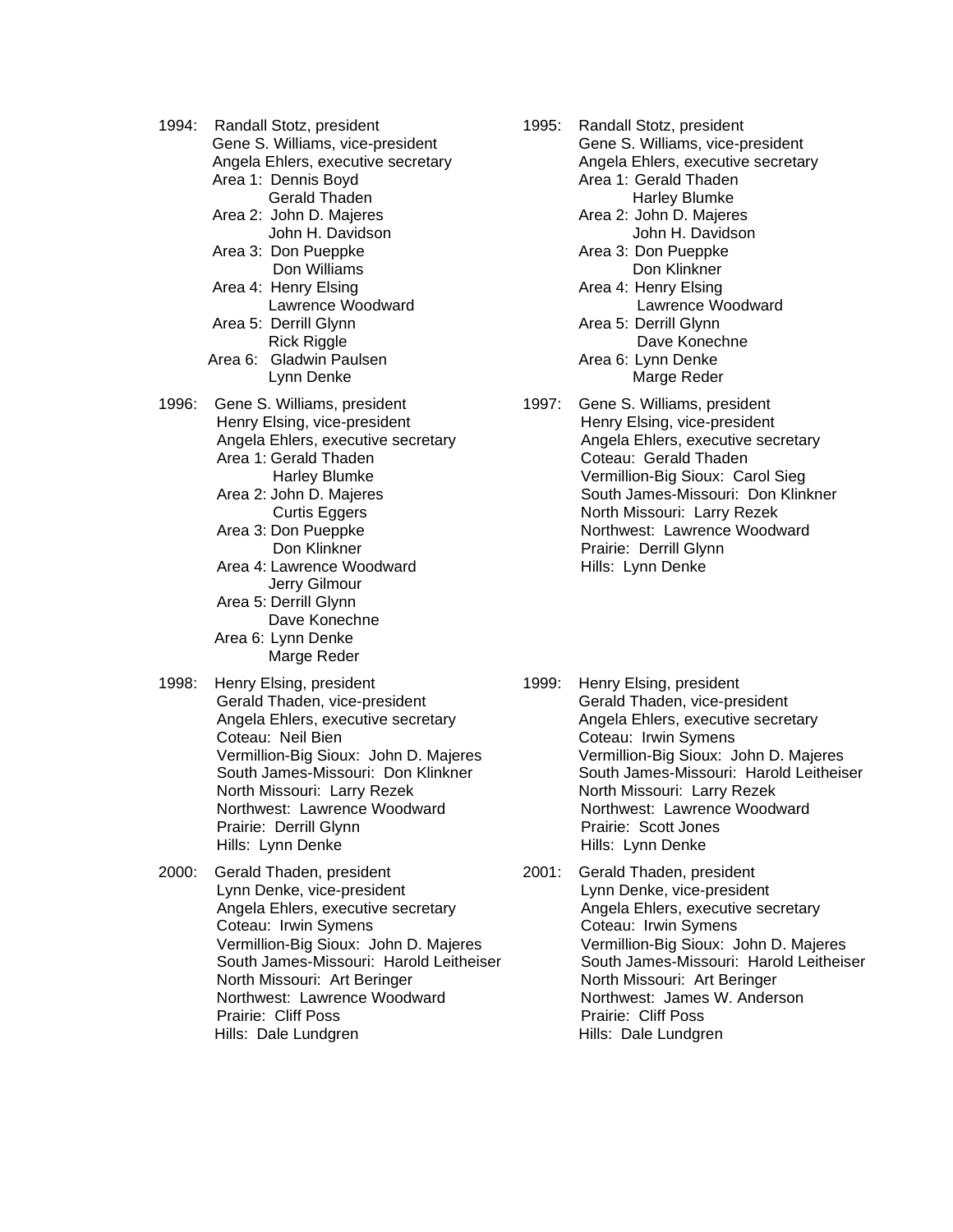- 2002: Lynn Denke, president John D. Majeres, vice-president Angela Ehlers, executive secretary Coteau: Irwin Symens Vermillion-Big Sioux: Mark Stime South James-Missouri: Harold Leitheiser North Missouri: Art Beringer Northwest: James W. Anderson Prairie: Gene S. Williams Hills: Philip Wilson
- 2004: John D. Majeres, president Irwin Symens, vice-president Angela Ehlers, executive secretary Coteau: Ron Meister Vermillion-Big Sioux: Ronald Johnson South James-Missouri: Fran Fritz North Missouri: Art Beringer Northwest: Ron Harris Prairie: Richard Rubel Hills: Philip Wilson
- 2006: John D. Majeres, president Irwin Symens, vice-president Angela Ehlers, executive secretary Coteau: Bill Bisgard Vermillion-Big Sioux: Carolyn Rudebusch South James-Missouri: Fran Fritz North Missouri: Art Beringer Northwest: Louis Keller Prairie: Richard Rubel Hills: Philip Wilson
- 2008: Irwin Symens, president Fran Fritz, vice-president Angela Ehlers, executive director Coteau: Neil Bien Vermillion-Big Sioux: Carolyn Rudebusch South James-Missouri: Don Klinkner North Missouri: Tina Feyereisen Northwest: Louis Keller Prairie: Richard Rubel Hills: Philip Wilson
- 2010: Irwin Symens, president Fran Fritz, vice-president Angela Ehlers, executive director Coteau: Duane Schneider Vermillion-Big Sioux: Carolyn Rudebusch South James-Missouri: Mark Snedeker North Missouri: Dorn Barnes/Lyle Stewart Northwest: Louis Keller Prairie: Richard Rubel Hills: Philip Wilson
- 2003: Lynn Denke, president John D. Majeres, vice-president Angela Ehlers, executive secretary Coteau: Irwin Symens Vermillion-Big Sioux: Ronald Johnson South James-Missouri: Fran Fritz North Missouri: Art Beringer Northwest: Ron Harris Prairie: Gene S. Williams Hills: Philip Wilson
- 2005: John D. Majeres, president Irwin Symens, vice-president Angela Ehlers, executive secretary Coteau: Bill Bisgard Vermillion-Big Sioux: Ronald Johnson South James-Missouri: Fran Fritz North Missouri: Art Beringer Northwest: Ron Harris Prairie: Richard Rubel Hills: Philip Wilson
- 2007: John D. Majeres, president Irwin Symens, vice-president Angela Ehlers, executive secretary Coteau: Neil Bien Vermillion-Big Sioux: Carolyn Rudebusch South James-Missouri: Fran Fritz North Missouri: Art Beringer Northwest: Louis Keller Prairie: Richard Rubel Hills: Philip Wilson
- 2009: Irwin Symens, president Fran Fritz, vice-president Angela Ehlers, executive director Coteau: Duane Schneider Vermillion-Big Sioux: Carolyn Rudebusch South James-Missouri: North Missouri: Tina Feyereisen Northwest: Louis Keller Prairie: Richard Rubel Hills: Philip Wilson
- 2011: Fran Fritz, president Richard Rubel, vice-president Angela Ehlers, executive director Coteau: Duane Schneider Vermillion-Big Sioux: Carolyn Rudebusch South James-Missouri: Mark Snedeker North Missouri: Lyle Stewart Northwest: Louis Keller Prairie: Paul Thomas Hills: Karl Jensen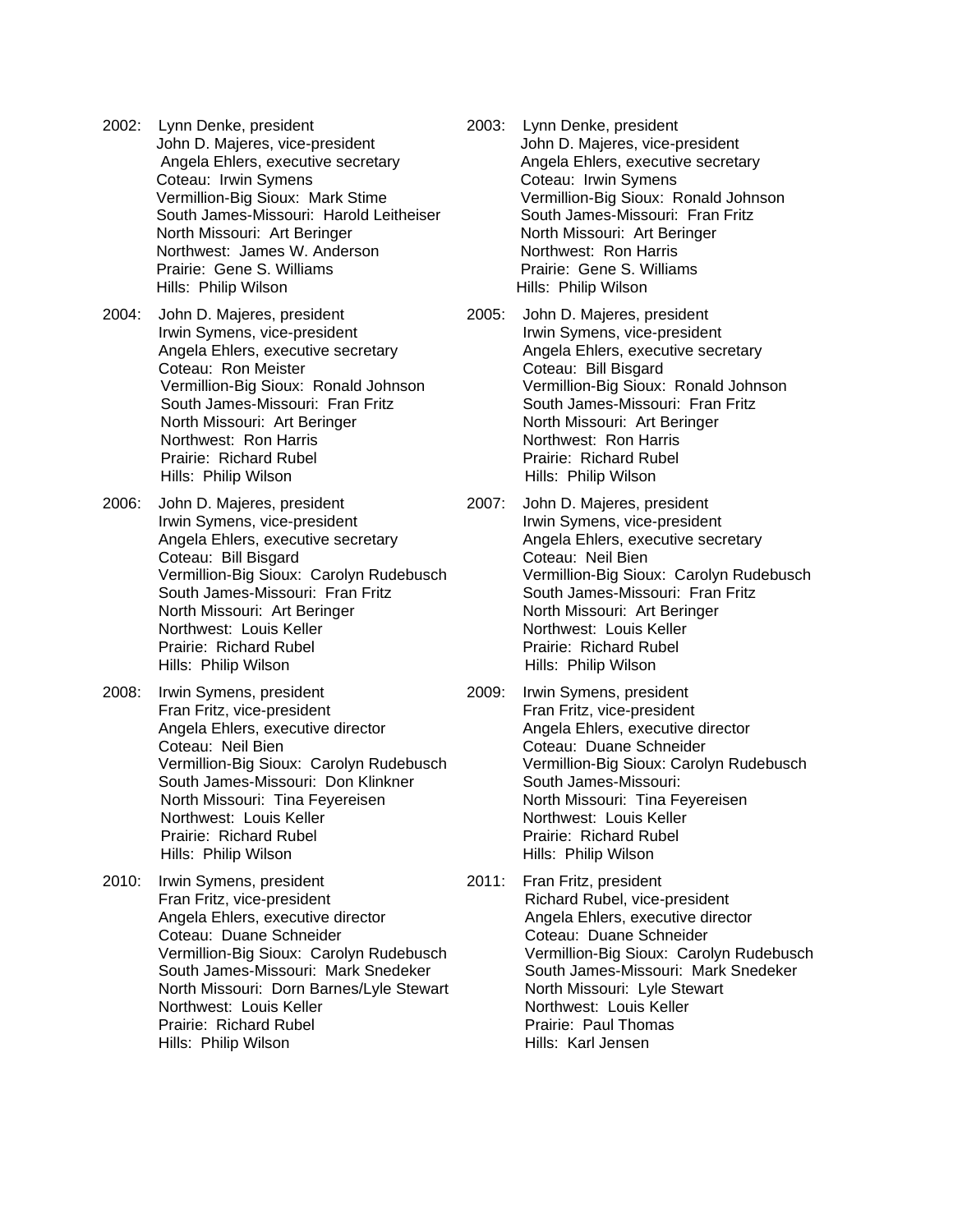2012: Fran Fritz, president Richard Rubel, vice-president Angela Ehlers, executive director Coteau: Duane Schneider Vermillion-Big Sioux: Carolyn Rudebusch South James-Missouri: Mark Snedeker North Missouri: Lyle Stewart Northwest: Louis Keller Prairie: Ken Graupmann Hills: Karl Jensen

2013: Fran Fritz, president Carolyn Rudebusch, vice-president Angela Ehlers, executive director Coteau: Duane Schneider Vermillion-Big Sioux: Darrell DeBoer South James-Missouri: Mark Snedeker North Missouri: Lyle Stewart Northwest: Yvonne Yoder Prairie: Ken Graupmann Hills: Karl Jensen

The first few years after the South Dakota Association of Soil and Water Conservation Districts was organized, the directors were busy planning the functions of the Association and putting them into operation. Then in 1944, Mr. Frank Feser, Chairman of the Association, attended the annual meeting of the National Association of Conservation Districts. Soon after that, a movement was started to affiliate with the National Association of Conservation Districts. In 1946, that action was finally taken. However, no official delegates attended until 1948.

Since 1948, the South Dakota Association has been represented at the National Association of Conservation Districts meeting by one or more delegates. The delegates have been:

| 1948 - Tony Krebs                         | 1958 - Emanuel Bierwagen |
|-------------------------------------------|--------------------------|
|                                           |                          |
| 1949 - Ralph Dennis                       | 1959 - Ralph Dennis      |
| 1950 - John C. Dawson, Ralph Dennis, R.D. | 1960 - Ernie Shove       |
| Long                                      | 1961 - Harry Edwards     |
| 1951 - Harry Martens, R.D. Long, John C.  | 1962 - Harry Edwards     |
| Dawson                                    | 1963 - Harry Edwards     |
| 1952 - No record                          | 1964 - Harry Edwards     |
| 1953 - John Buchler                       | 1965 - Harry Edwards     |
| 1954 - No record                          | 1966 - Harry Edwards     |
| 1955 - No record                          | 1967 - Harry Edwards     |
| 1956 - Tony Krebs                         | 1968 - Wilbert Blumhardt |
| 1957- Tony Krebs                          | 1969 - Wilbert Blumhardt |

Several South Dakota conservation district supervisors served in officer positions with the National Association of Conservation Districts, including Robert Gab, Tim Reich and John D. (Jack) Majeres. Tim Reich of Belle Fourche became first vice-president. Jack Majeres of Dell Rapids was elected second vice-president. In addition to Robert Gab's service on the NACD executive board, Mary Gab of Eureka presided over the National Auxiliary. The National Association awarded Robert and Mary Gab their Outstanding Service to Conservation Award. Jack Majeres received the NACD President's Award for Service. Executive Director Angela Ehlers received the 2004 NACD Professional Service Award.

Activities: Annual meetings, date, place and important actions taken:

1941 - Mitchell: Set up a temporary board to call a meeting in 1942 to form a permanent organization.

1942 - Pierre, February 9 and 10: Elected officers and directors and prepared tentative Articles of Association.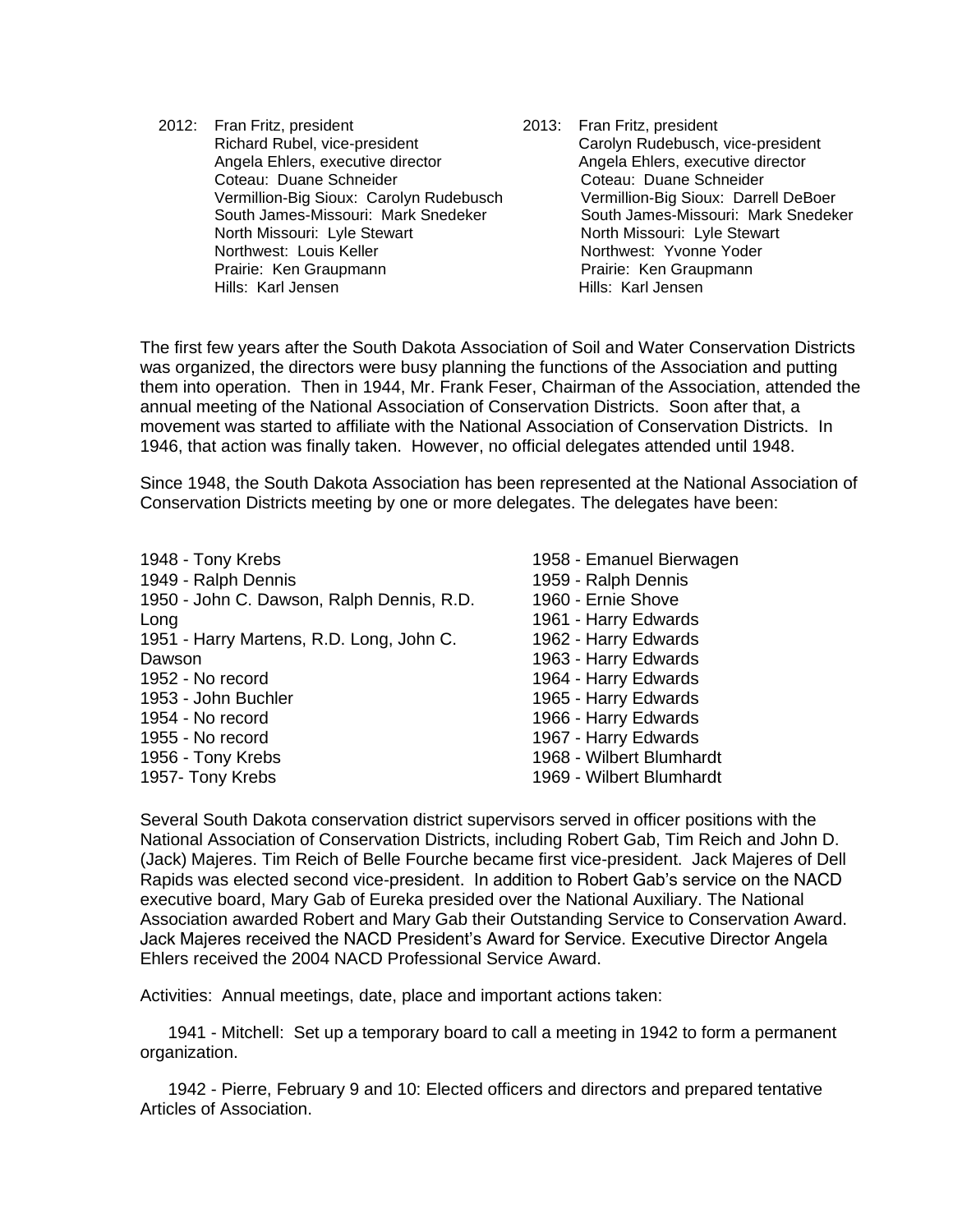1943 - Chamberlain, September 23 and 24: Prepared and adopted a set of Articles of Association, which are a Constitution and By-Laws. Discussed duties and responsibilities of supervisors.

1944 - Mitchell: The minutes of this meeting were not available.

1945 - No meeting because of the war.

1946 - Huron, December 6 and 7: Ways and means of obtaining better cooperation of federal and state agencies, and what the conservation districts might do to assist these agencies. It was decided to affiliate with the National Association of Conservation Districts.

1947 - Huron, November 21 and 22: Attendance was small because of storm – total of 58. Awards were presented to the Greater South Dakota Association (GSDA) Contest outstanding farmers from Fall River County.

1948 - Yankton, November 15 and 16: Minutes not available

1949 - Box Elder Camp, September 26 and 27: Kent Lewitt, National Association of Conservation Districts President—there are three great periods in the development of a country, namely exploration, development, and conservation; we are now in the conservation period. The granting of government equipment was explained. The use of grass in a conservation program was discussed.

1950 - September 24-27, Methodist Camp at Lake Poinsett: The ownership and use of heavy equipment by the conservation districts and the use of contractors for dirt moving jobs was considered.

1951 - Huron, Izaak Walton Club House, September 24-26: Serious consideration was given for developing a soil conservation teaching unit for grade schools. The Beadle County District sponsored a building on the State Fair Grounds to be used as a shop and storage. This project is described in the Beadle County District history.

1952 - Huron, November 17-18: A workshop at Northern States Teachers College was planned to develop a teaching unit to be used in the public schools.

1953 - Mitchell, October 5-6: South Dakota Experiment Station explained their research work with wind erosion control practices and rotations, and the use of fertilizers along with these practices. The State Department of Education was asked to help finance the publication developed by the Workshop at Northern State Teachers College.

1954 - Brookings, October 4-5: Discussed the revision of the South Dakota Water Laws; the use of the watershed approach to a flood control program. The Association Constitution and By-Laws need to be brought up to date.

1955 - Custer, October 2, 3, 4. Community Hall: Water resources role in conservation and my job as a supervisor were considered. Bringing the By-Laws up to date is needed.

1956 - No record available.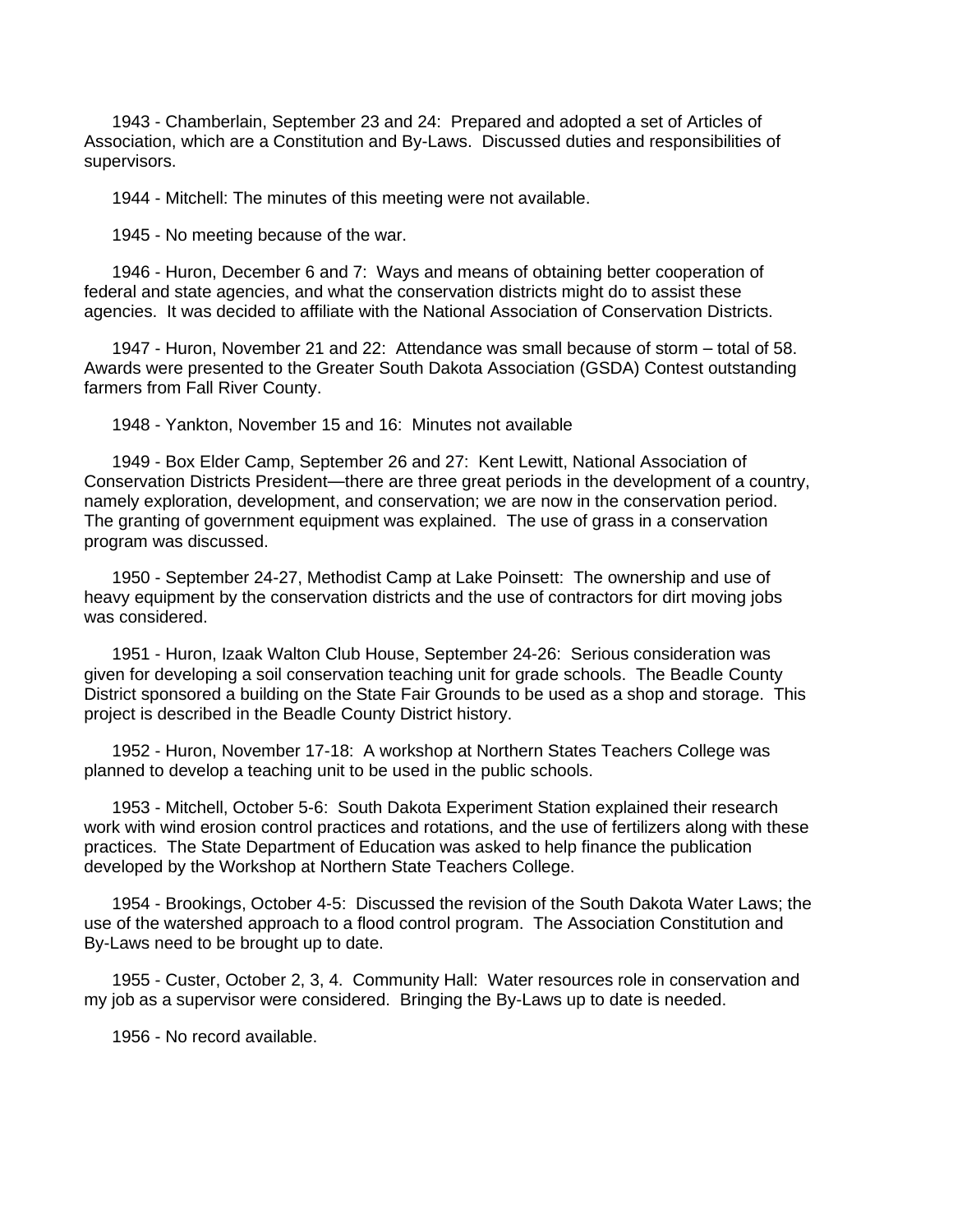1957 - Pierre, September 29 to October 1: Water-rights in relation to watersheds and watershed protection were discussed. Special recognition was given to the members of the 1937 Legislature, which enacted the Soil Conservation Districts Law.

1958 - DeSmet, October 5-7: The people need more information about the Great Plains Conservation Program and to be constantly brought up to date on watershed and other water management programs. Recommended a workshop for a second text book on conservation .

1959 - Chamberlain, October 4-6: Our Role on the Conservation Team – What should each agency do about it? Extension Service; Farm, Home Administration (FHA); State Committee ASC; Soil Conservation Service; Game, Fish and Parks Commission

1960 - Belle Fourche, October 2-4: The group encouraged increased use of the Great Plains Conservation Program, and more research on watershed protection. The matter of incorporating the Soil Conservation and Watersheds into one unit was considered.

1961 - Yankton, September 24-26: Approved change in By-Laws. Started a movement to have the Watershed Districts become a part of the State Association of Soil and Water Conservation Districts. The State Association has an educational fund which has been used to help pay the cost of publishing the conservation handbook for South Dakota secondary schools.

1962 - Aberdeen, September 30 to October 2: Harry Edwards gave a detailed report on the activities of the National Association. The forestry people reported on the kinds of tree stock available for spring planting. Legislative action and needed appropriations were discussed.

1963 - Spearfish, October 5 to 7: The matter of a State Association newsletter was discussed. Available tree stock was explained. Recommended additional research on water loss from evaporation and seepage and on irrigation management on different soils. Need better correlations between watershed and conservation district activities.

1964 - Mobridge, October 4 to 6: Set up goals to guide the activities of the Education and Watershed Committee. A proposal to the legislature to provide funds to conservation districts and to enable counties to provide funds to conservation districts. Adopted goals for 1965.

1965 - Huron, October 3 to 5: Supports early development of the Oahe Irrigation Project. Continue the awards program. We need more people in government who understand the conservation of the land, water, and human resources. Adopted goals for 1966.

1966 - Watertown, October 2, 3, 4: An effort was made to change the name of the State Law and the State Committee from "Conservation Districts" to "Renewable Natural Resources" but was not favorably received. Recommended to the Legislature to broaden the powers of the State Committee. Recommended goals for 1967 to: 1) Broaden the powers of the State Association; 2) Each district to prepare a budget; 3) Encourage conservation districts to support State and National Associations; 4) State Association conservation districts to meet with State ASC Committee to develop better understanding; 5) State Association to take actions to incorporate; and, 6) Support early development of the Oahe Irrigation Unit.

1967 - Rapid City, October 1, 2, 3: The Watershed Committee recommended that the district supervisors become very active in the Watershed movement. Doubling the state dues; printing and distributing a pamphlet on the goals for 1968; request federal funds to assist in developing watersheds were all given serious consideration.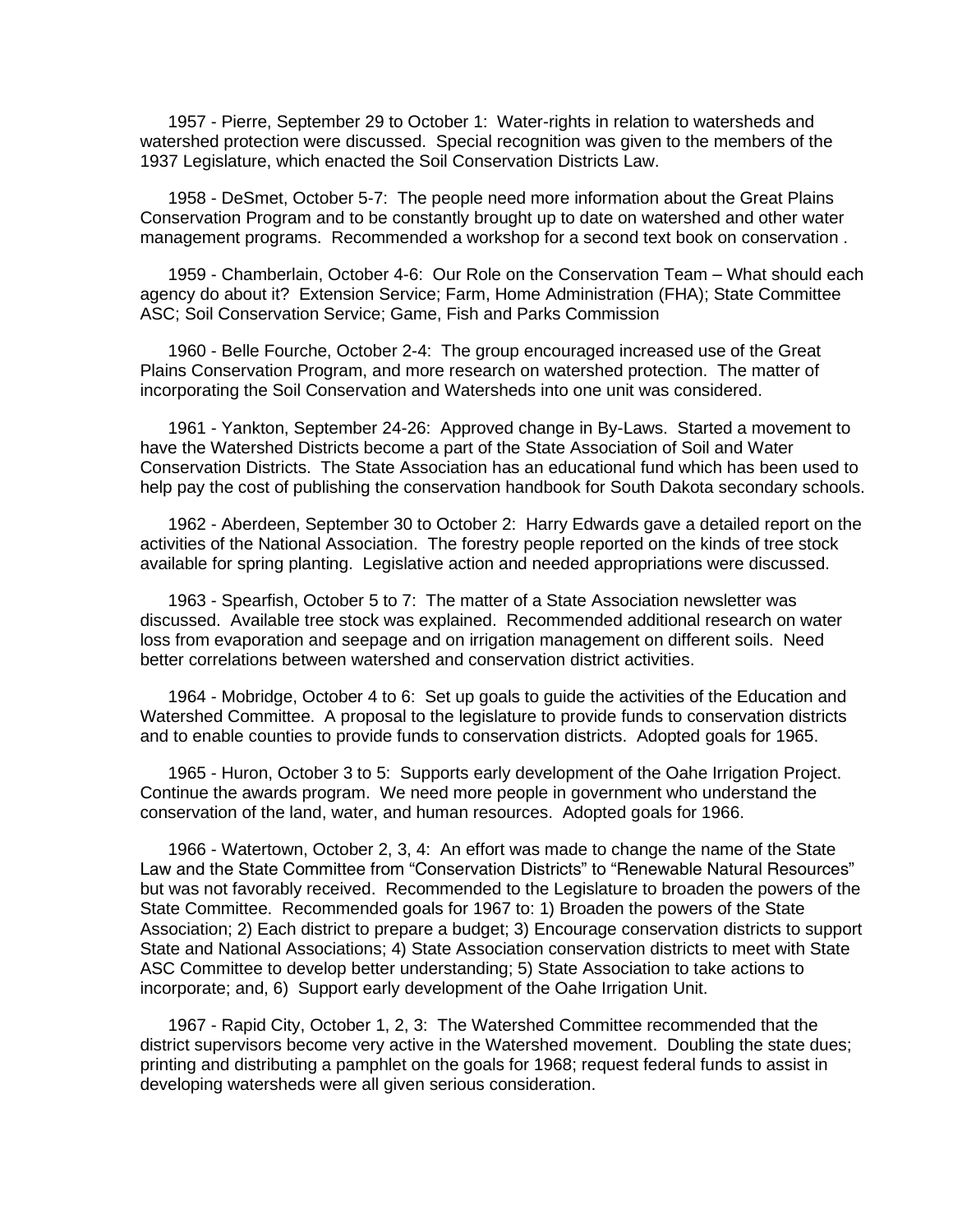Conservation districts took on a new role in the 1970s as they began implementing the Sediment & Erosion Control Act. With the passage of this Act, the conservation districts assumed regulatory authority. The Act was further amended in the 1980's to include the Blowing Dust Act.

In 1992, the Association worked with the South Dakota legislature to create the Coordinated Soil & Water Conservation Grants Fund and appropriated up to \$1.5 million per year from the unclaimed eligible refunds for motor fuels tax on non-highway use. The annual amount available never reached the \$1.5 million level and, actually, declined to approximately \$300,000. The Fund was later changed to the Coordinated Natural Resources Conservation Grants Fund and legislation amended to an annual appropriation of \$500,000.

Governor Janklow became deeply concerned when the state-owned Big Sioux Nursery was operating at a serious loss. He considered closing the Nursery but worked with the Association and Conservation Commission to sell the Big Sioux Nursery to a non-profit formed by South Dakota's conservation districts. The Conservation Grants Fund was utilized to satisfy the Nursery's debt.

Major growth occurred in 1990 as the Association moved into an extensive grant sponsorship mode. Since 1990, the Association has sponsored on behalf of one, some or all conservation district(s) numerous grants to facilitate natural resource conservation. Many of the grants focus on water quality issues.

The Association's mission is to lead, represent, assist conservation districts in promoting a healthy environment. Our vision is leading South Dakota in the conservation of all natural resources. We serve the conservation districts of South Dakota.

The Association currently employs staff. Only the executive director is funded through the general fund; all other employees are hired as part of grant funding. The general fund annual budget approximates \$135,000. Other funds (approximately \$1.3 million annually) are also managed by the Association. Programs providing services include tree research, education, soil & moisture clinic, natural resource management technical assistance, building district capacity, and wetlands conservation.

Activities Sponsored by the State Association and Local Conservation Districts:

Soil and Moisture Achievement Contest (as of 1969)

This program was inaugurated in 1945 and has been in operation each year since. It is sponsored by the South Dakota Association of Soil and Water Conservation Districts; Greater South Dakota Association; South Dakota Press Association; South Dakota Bankers Association; South Dakota State University; State Department of Agriculture; and, State Soil and Water Conservation Commission.

Purposes: to create interest in the activities necessary to conserve soil and moisture over a period of years and to kindle an interest in the conservation of soil and water in the mind of every person in South Dakota.

Three top farms and one top farmer from each region are chosen. The state is divided into 15 areas and 5 regions, each with three to five conservation districts.

The awards are based on: 1) The conservation plan based on soil capabilities; 2) Completeness and quality of the conservation practices used; 3) Land use management adapted to the resources of that particular farm or ranch; 4) Community leadership of the operator.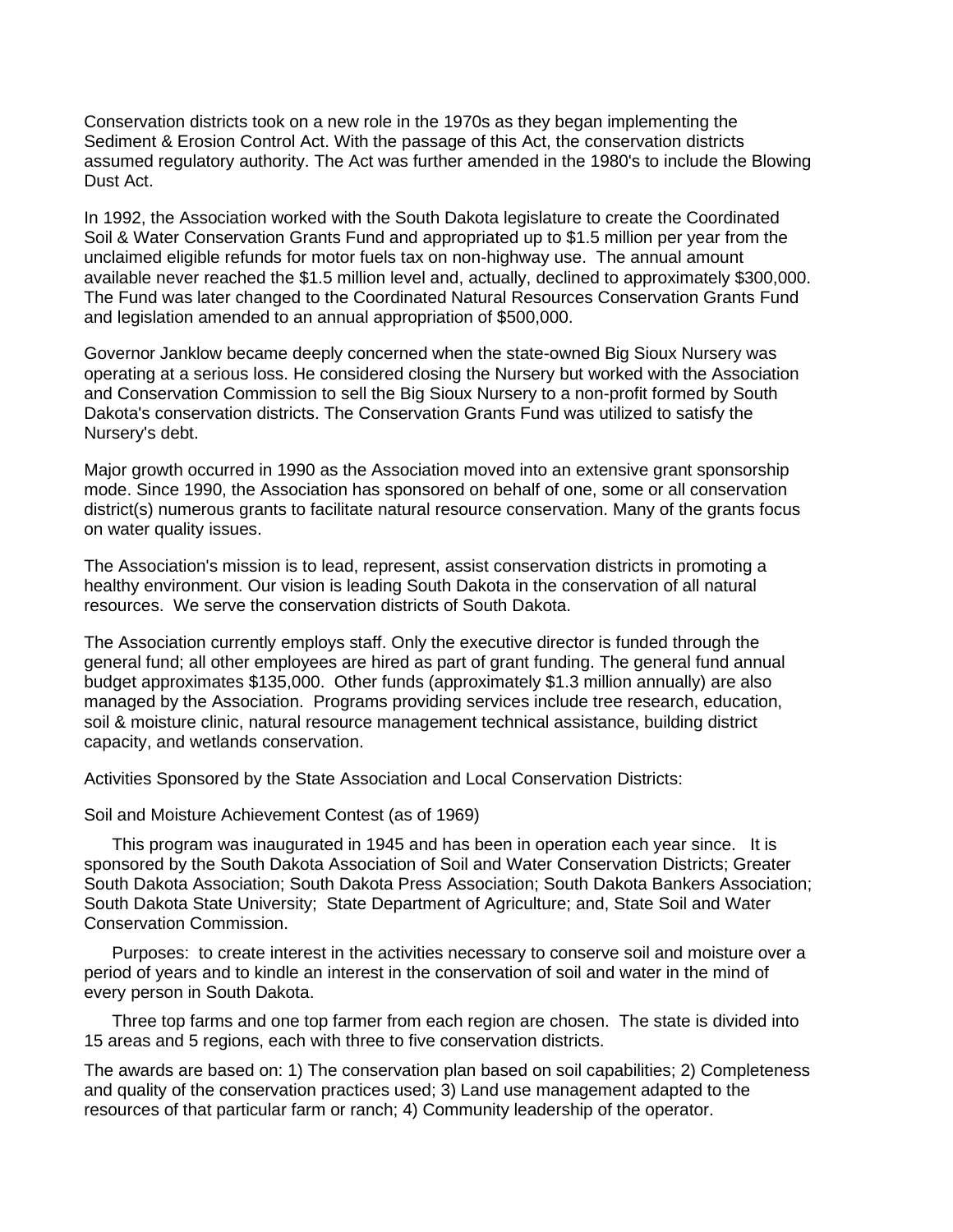Sioux City Tribune and Chamber of Commerce Permanent Agriculture Program (as of 1969)

This contest is open to the farmers of the fifteen southeast counties of South Dakota lying in the Sioux City trade area.

The purpose of this program is not only to create an interest in soil and moisture but to encourage the farmers to: 1) Apply a complete land use program based on the land capability; 2) Stress quality in the work of the conservation practices applied; 3) Adjustment of the livestock program to the land use so there can be a proper balance between crops, grass, pastures, and livestock; and, 4) That the tillage and cropping practices used are best suited to conserve moisture and protect the soil.

The top district and the outstanding farmer in the district are presented the awards. South Dakota has had winners in this program since 1947. The top individual each year is awarded a scholarship to a Soil and Moisture Conservation Short Course at Iowa State University and the winning district is awarded \$100.00 in merchandise.

## Goodyear Tire and Rubber Company Conservation Awards Program (as of 1969)

This is a program that scores and rates the supervisors of a district based on their planning, both long range and annual; their management of the program; their aims; their relationships with their members and other groups and agencies. The supervisors score themselves and are then scored by outside judges on: 1)Conservation district goals, current and up to date; 2) Long range program and annual program; 3) Working relations with all government agencies operating in the conservation district; and, 4) Conservation district plan of operations. The supervisors of the winning conservation district are awarded a trip to the Goodyear Tire and Rubber Company Farm at Litchfield, Arizona.

### Plowing Contests and Matches (as of 1969)

At first these contests were sponsored by the county soil conservation district and the Chamber of Commerce of the nearby city. Later the South Dakota Association of Conservation Districts, along with the local conservation district, the Chamber of Commerce, and the radio station serving the area came into the picture.

The first contests were plow terracing contests – followed by terraces built with other equipment. Later it became known as the State Plowing Matches, at which both contouring and straight line farming was done.

The South Dakota radio stations which have cooperated are KWAT Watertown, KSOO and KELO Sioux Falls, and WNAX Yankton.

The first contests were in: 1948 – Minnehaha County on the Monson farm; 1949 – Codington County on the S.D. Potato Growers Farm; 1950 – Gregory County Contest on the Shipman farm; 1951 – September 12, Brule County, John Claus farm; 1952 – September 3-6, National Plowing Matches at Kasson, Minnesota. Since 1952 these contests have been conducted only intermittently. 1960 – State and National Contest, Minnehaha County, Burton Ode farm.

## Speech contests

National Association of Soil Conservation Districts – "My Soil District – Its Value to my Community" by Mrs. Stevenson, Hyde County, South Dakota, was the state winner and one of seven national winners of a \$200.00 award in 1956.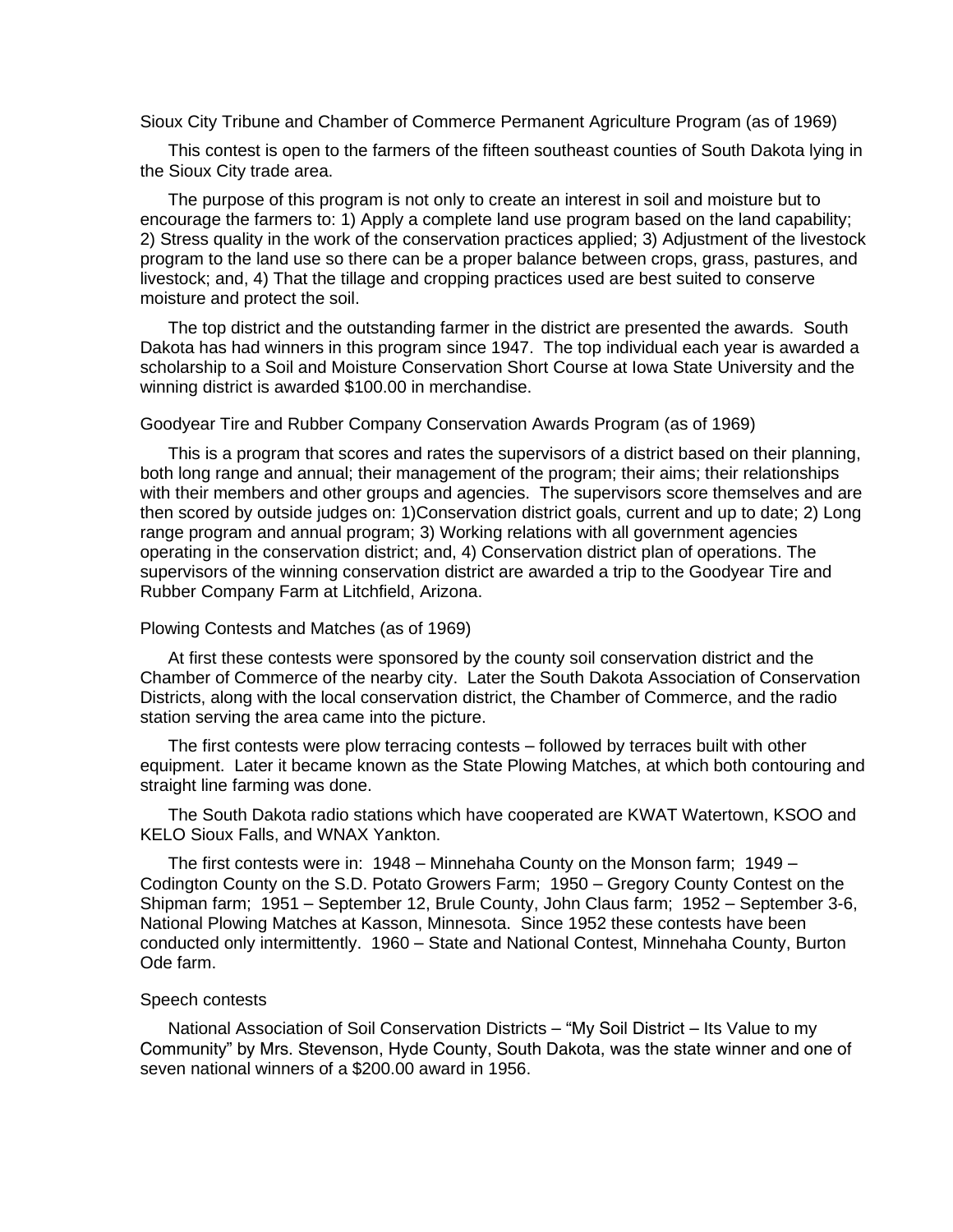Spencer Chemical Company had sponsored a contest for high schools. No further information available.

The East River Electric Power Cooperative sponsors a speaking contest open to all high school students. Several college scholarships are awarded. Co-Sponsors are South Dakota Association of Conservation Districts; 22 Member Rural Electric Cooperatives; State Conservation Committee and USDI-Fish and Wildlife Service. The first sponsor was the U and I Sugar Company.

Firestone Tire and Rubber Company Contest for 4-H Clubs – Kingsbury County won in 1946 and 1947. No further information available.

#### Essay contests

The Brown-Marshall District sponsored the first essay contest for grade schools in the early 1940's. Several other conservation districts followed for a few years. For some reason, it was not very popular and was discontinued.

The South Dakota Association of Conservation Districts, South Dakota Department of Agriculture, McDonald's Restaurants and Keep South Dakota Green sponsor an Arbor Day Essay Contest for fifth and sixth graders. The first three place winners receive cash prizes, as well as the winning essayist's school.

## Land Judging – Know Your Land

This program is for 4-H Club and FFA members. The program was inaugurated in 1953 but 1954 was the first year in which it was quite widely accepted. It was developed cooperatively by the South Dakota Agricultural Extension Service and the Soil Conservation Service. The program was patterned after that developed at Oklahoma State.

The program's purpose is to provide a new concept or device for teaching soils to 4-H club members and high school vocational agriculture students. It helps the students to see that there is a difference in soils and the performance of soils. It gives them an opportunity to see and feel different soils and the different layers of soil and what makes them different.

The program has been used in all parts of the state in 4-H Club tours and conservation camps and the vocational departments of the high schools since 1954. Several teams have competed in the National Land Judging Contest at Oklahoma City. It is encouraged by the State Association of Conservation Districts.

# The Young Citizens League: YCL (as of 1969)

The Young Citizens League is a South Dakota Institution, organized in Brown County in 1912 by Mr. M.M. Guhin, who was county superintendent of schools, for use in the first eight grades of common schools. The League was organized on the state level in 1925 and nationally in 1943.

The purpose: What it does for the child: 1) it teaches the child to govern himself; 2) it teaches the child to assume responsibility; 3) it teaches the child how to conduct a meeting correctly; 4) it gives a child personality; 5) it brings out a child's latent talent; and, 6) it makes children courteous and considerate to others.

The purpose: What it does for the school and the teacher: 1) it makes discipline easier; 2) it is easy to keep the school house and grounds clean and in order; 3) the parents get a much better impression of the school; 4) the equipment of the school is improved; and, 5) the teacher is helped as much as the children.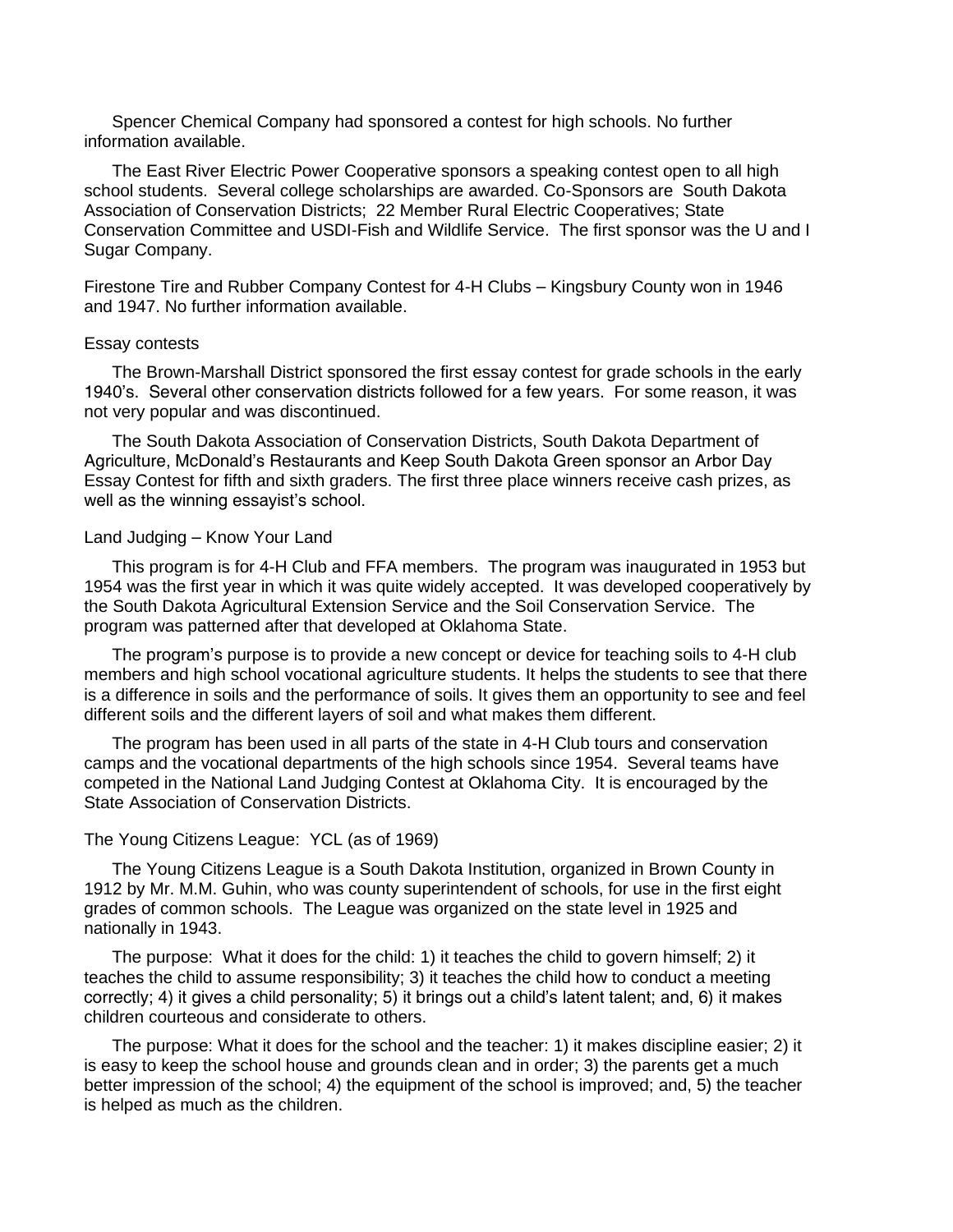An effort is made to have a chapter in each school. All the common schools in a county belong to a county chapter and have county meetings. Then a state meeting is held at Pierre, with a banquet and program, attended by county representatives. They meet at the Capitol building, hear a talk by the Governor, and visit each state office and officer, including the Governor's office.

The State Soil Conservation Service, the South Dakota Association of Soil and Water Conservation District, the Greater South Dakota Association, and the Homestead Mining Company, the Game, Fish and Parks Department and Izaak Walton League have all been helpful and encouraging to the members by providing prizes and awards.

# Boy Scouts: (as of 1969)

*Soil and Water Conservation for Boy Scouts* was prepared by the United States Department of Agriculture, with a Revised Edition printed in 1964. Copies have been provided for some area and local leaders. Only a few of the scouts have done any work with the project except those individuals who are working for Merit Badges.

#### 4-H Conservation with Game, Fish and Parks (as of 1969)

At the State 4-H Conservation Camps, the game wardens discussed some of the game animals and birds, both the helpful and destructive, and described the place of each in the scheme of nature and how they are propagated. He demonstrated methods of trapping and banding birds.

Between 700 and 800 4-H boys and girls carry out some phase of soil conservation as one of their activities and give demonstrations on water intake and water holding capacity of soils.

# Other Activities:

Soil Conservation District Week : At the first full organizational meeting at Pierre on February 9 and 10, 1942, the newly elected directors decided to ask the Governor to proclaim the week of September 15-20, 1942, as Soil Conservation Week in South Dakota The Governor made the proclamation, and it has been an annual event since. However, some years later the name was changed to Soil Conservation District Week, and it was also decided to set the dates to coincide with the annual meeting of the State Association in October. That has not always been possible because of conflicts with other events.

# PROCLAMATION

Whereas, the early settlers of South Dakota were attracted to the State by the fertile soil and abundant resources, which are the foundation of the State economy; and

Whereas, a knowledge of the basic facts about our soil is essential to its conservation and the development of a prosperous agriculture; and

Whereas, it is of paramount importance to the tillers of the soil, and to the city dwellers, that we conserve our soil which is our greatest natural resource; and

Whereas, many of the soil conservation practices and other conservation activities contribute to the control of floods and are important assets in the Missouri River Development Program;

Now, therefore, I George T. Mickelson, Governor of the State of South Dakota, do hereby designate the week of October 6 to 11, 1952, as

# SOIL CONSERVATION WEEK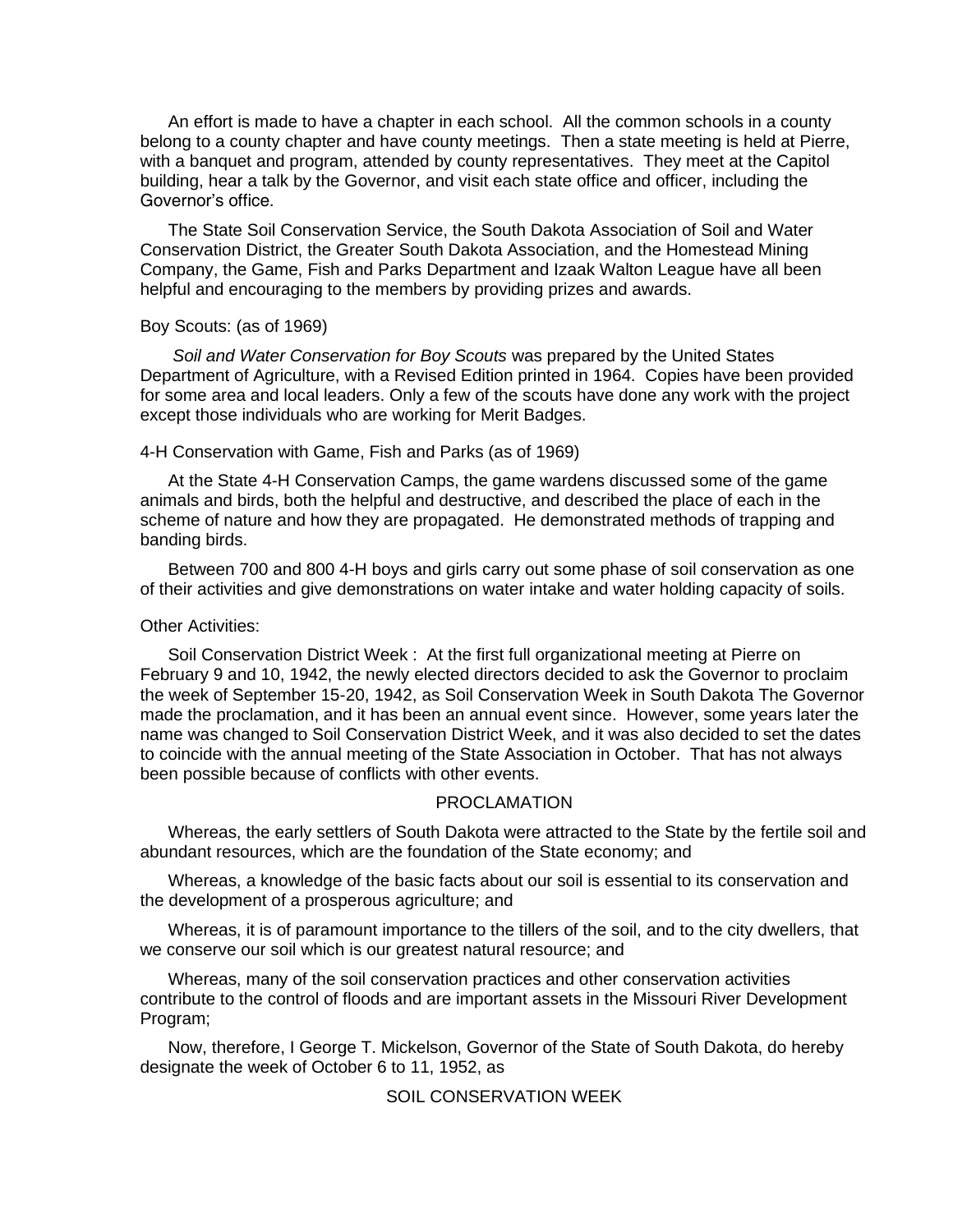in South Dakota, and call upon all the citizens of the state, wherever they live, to take an active part in the soil conservation programs that are being carried on during that week, and to take part in any other appropriate activities to help the citizens of our state become aware of the importance of saving our soil and moisture resources and maintain the productivity of our soil at a high level.

> IN WITNESS WHEREOF, I have hereunto set my hand and caused the Great Seal of the State of South Dakota to be affixed this last day of September, 1952. George T. Mickelson, Governor

ATTEST: Annamae Riiff, Secretary of State

Probably the most important activity of the week is the annual meeting of the State Association. An effort also is made to have each state and federal agency dealing with agriculture to write an editorial dealing with some phase of soil conservation. A different editorial appears each day during the week.

The following is a copy of an editorial used during the 1944 Soil Conservation District Week:

"What Does Soil Conservation Mean to South Dakota Farmers?"

"Since 1937 when the South Dakota Soil Conservation District Law was passed, 55 conservation districts have come into being, and the term "Soil conservation" has taken on life and vitality and is full of meaning. To one it means strip cropping, to another contour farming, the seeding of grass and legumes, and proper crop rotations.

Soil conservation means saving the water from runoff and evaporation and using it for the production of crops and livestock. Sloping lands are farmed on the contour and steep slopes are terraced to prevent runoff. Gullies are bladed in, leveled off and seeded to grass, and grassed waterways are established. Surplus water is caught in stock water dams and dugouts, or it may be diverted over grassland to flood or irrigate ranges and meadows.

Soil conservation means regressing and reseeding depleted pastures and ranges, followed by practices of proper use and management. It encourages the seeding of grass on surplus cropland, on cropland that has a tendency to wash and gully because of a too steep slope and on cropland that is hard to farm or is not well suited to farming.

It means the planting of trees to protect the farm buildings and to afford shelter for the livestock. It means the control of "creeping jenny" and other perennial and annual weeds and the reclaiming of thousands of acres of weedy lands.

Soil conservation means all of this and more. It means the saving of the soil, the maintaining of its fertility, that is may be passed on to generations yet to come.

Soil conservation districts encourage all of these practices and more; they supply technical assistance to put these practices into operation, and have the cooperation of the county extension agents and the Soil Conservation Service technicians to set up the conservation programs on the farms."

The dates for Soil Conservation (Districts) Week have been:

| $1942 - September 15$ to 20      | $1948 - October 4 to 9$     |
|----------------------------------|-----------------------------|
| 1943 – September 26 to October 2 | 1949 – October 10 to 15     |
| $1944 - September 24$ to 30      | 1950 – September 25 to 30   |
| $1945 - October 8 to 13$         | $1951 - September 24$ to 29 |
| $1946$ – September 16 to 21      | $1952 - October 6$ to 11    |
| $1947 - September 21$ to 27      | 1953 – October 12 to 17.    |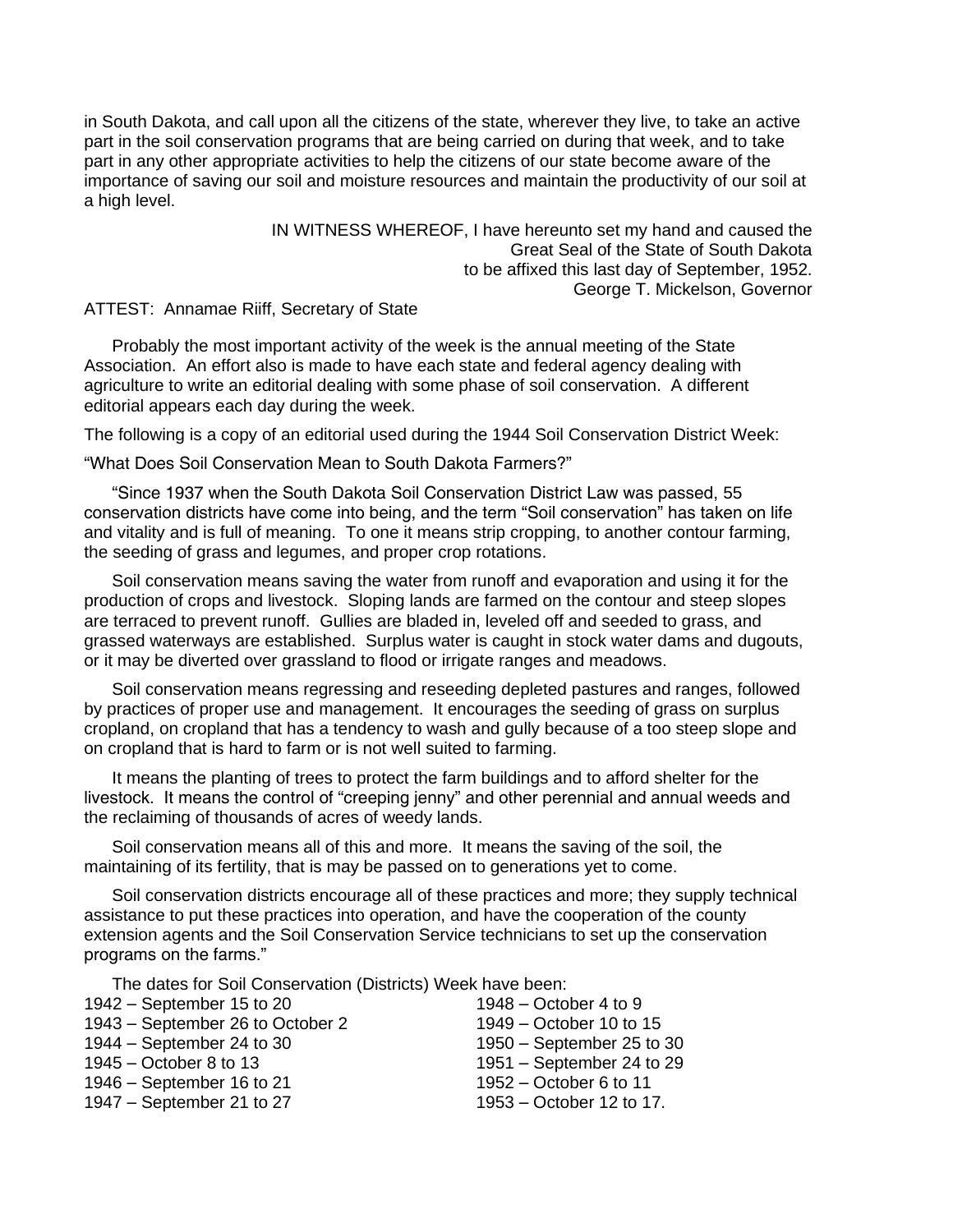Beginning with 1954, Soil Conservation District Week has been observed during the first week in October to coincide with the annual meeting of the State Association.

Soil Stewardship Week: Rural Life Sunday was first observed in the United States in 1929 at the suggestion of the International Association of Agricultural Missons. It occurs on the fifth Sunday after Easter and was first used by the 4-H Clubs of South Dakota and was conducted by them for many years. They worked through one or more of the local churches, at which the local clubs would conduct the Sunday morning service.

Later, it was decided to cooperate with the State Association of Conservation Districts and work together with them. Now the program is called Soil and Water Stewardship Week. The week is usually set apart by proclamation as Soil and Water Stewardship Week and all pastors are asked to preach a sermon on stewardship as it pertains to the land. The week is observed the first part of May to correspond with Rogation Days. Educational materials are also available for use in schools.

#### Publications:

The Dakota Zephyr: The Dakota Zephyr was first published by the Soil Conservation Service as a mimeographed newsletter and was sent to individuals and agencies either interested in or associated with soil and its conservation.

Sometime in the early 1940's, possible in 1943, the publication was given over to the Extension Service, with the Extension Soil Conservationist in charge, and it became a quarterly publication with the Soil Conservation Service and Soil Conservation Districts cooperating by supplying materials to be included. It had been a mimeographed publication until November 1943 when the first copy was printed, and the Extension Service paid the bill.

Then in the latter part of 1946 it was decided to discontinue the publication of the Dakota Zephyr because several of the Conservation districts were considering the matter of publishing a newsletter of their own on a quarterly basis.

Annual reports: All of the conservation districts prepare and publish an annual report of their own. Some publish it as a district report, but most of them publish their annual report in the local daily paper, where there is one, and the others in weekly papers. They usually take one and sometimes two full pages, in which they not only report the statistics but also show pictures of the projects and accomplishments.

## Cooperation with the Department of Education and with schools: (as of 1969)

The South Dakota Association of Soil and Water Conservation Districts is vitally interested in the teaching of soil conservation to the youth of the state, and has provided support, both financial and personnel, for the preparation and distribution of teaching units for both grade and secondary schools.

A Soil Conservation Teaching Unit for the rural schools of Meade, Perkins, and Ziebach counties for 1943 was the first such unit to be prepared. It was developed by C.R. Simonson, County Agent, Ziebach County; Lyle Bender, county agent, Meade County; E.W. Eitrem, High School Superintendent, Faith; Hazel Parker, rural school teacher, Sorum; Rose Reber, rural school teacher, Sturgis; Lillian Berkeland, rural school teacher, Dupree; H.C. Simonson, L.R Albee and Art Martin of the Soil Conservation Service; and Ralph Hansen, Extension Soil Conservationist, State College.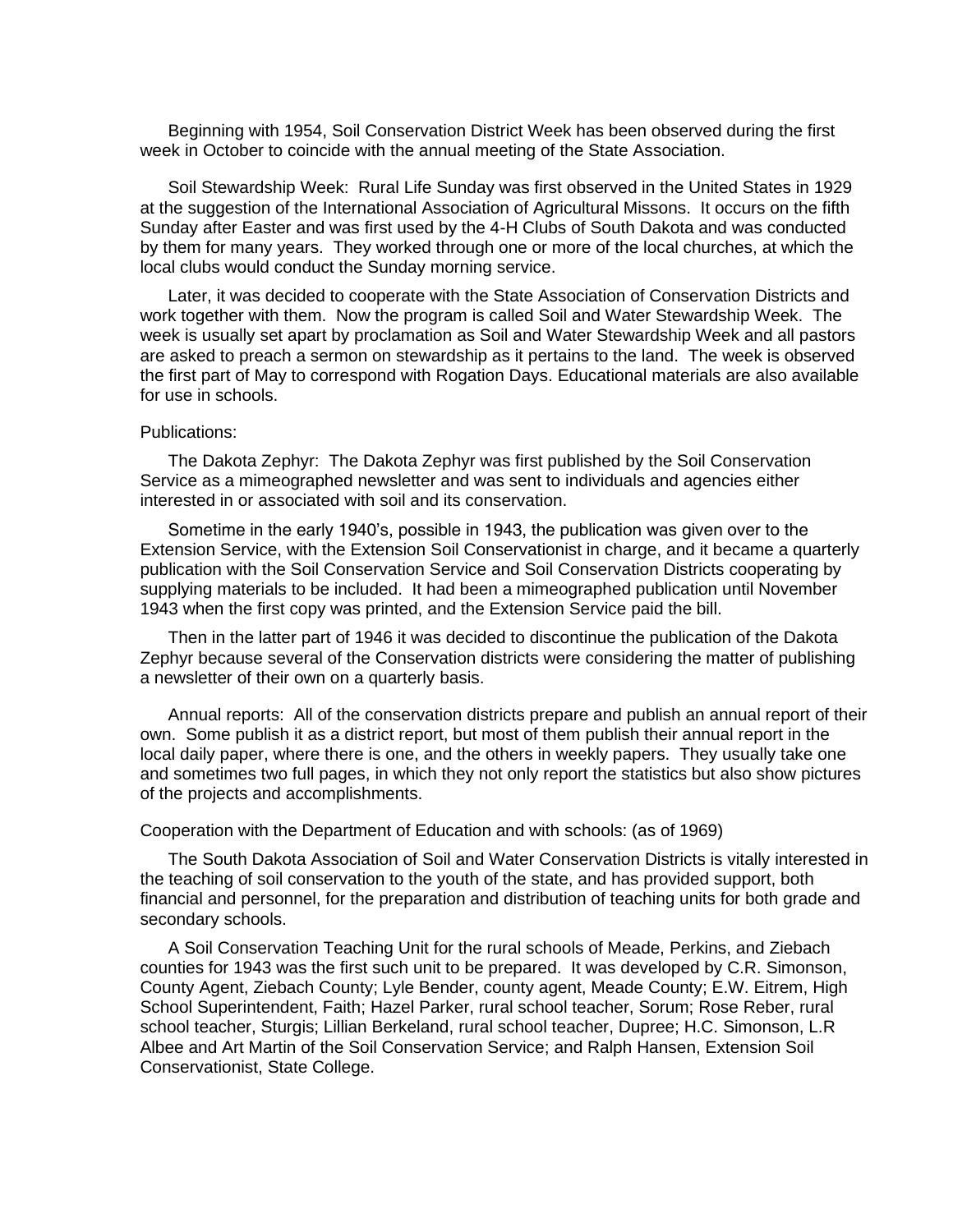The unit is a three weeks course for the rural schools in the counties named above, and contains nine lessons: 1) What Soil Erosion Is; 2) Causes of Soil Erosion; 3) Grass Conservation; 4) Dam Building and Water Spreading; 5) Conservation Farming; 6) Kinds of Crops 7 & 8) Home Gardens; and 9) Progress in Erosion Control.

Each lesson was outlined and pictures or drawings were provided to the pupils to identify with the subject matter. And at the close of each lesson was a comprehension exercise.

The second teaching unit was prepared in 1943 by Ralph E. Hansen, Extension Soil Conservationist, and a committee, and was published by the Hub City School Supply Company of Aberdeen, entitled: *South Dakota Teaching Unit for SOIL CONSERVATION for grade eight* 

The unit is divided into fourteen lessons with each lesson outlined as to Problem, Objectives, and Subject Matter. At the close of each lesson is a comprehension exercise and each lesson is accompanied with pictures or drawings to illustrate the subject of the lesson. The fourteen lessons are: 1) What Soil Erosion Is, 2) Value of Maintaining Our Soil, 3) Wind Erosion Control, 4) Grass Conservation and Range Management, 5) Pasture Management, 6) Tree Planting and Shelterbelts, 7) Contour Farming, 8) Terrace Farming, 9) Grassed Waterways and Gully Control, 10) Flood Control, 11) Dam Building and Water Spreading, 12) Wildlife on the Farm, 13) Home Gardens, 14) Progress in Erosion Control. 15) Vocabulary Study.

This unit was developed during World War II when home gardens were very important. The unit sold for 35 cents per copy.

"Conservation of South Dakota's Natural Resources" is a text book prepared for use as a part of the State Course of Study in Science and Health for the sixth, seventh, and eighth grades. It was prepared at a Conservation Curriculum Workshop at Northern State Teachers College at Aberdeen during the summer of 1952, under the direction of Mr. Everett Evans from Dallas, Texas, with a large number of people participating. Among the group were six county superintendents; eleven elementary teachers; faculty members from Northern State Teachers College; and representatives from the South Dakota Department of Education; the Game, Fish, and Parks Department; the Soil Conservation Service; the State Extension Service; the U.S. Forest Service and the South Dakota Forester; the South Brown Soil Conservation District; and the South Dakota Association of Soil and Water Conservation Districts.

This is a comprehensive text book with the introduction containing a brief synopsis of the philosophy of the use of the land from early American settlement to the present day conception of soil conservation. The book is divided into the introduction and chapters on soil, water, plants, wildlife, minerals; and reference materials, such as science textbooks, selected references for teachers, magazines, visual aids, free and inexpensive materials, and an index. Each chapter shows pictures of the subjects and outlines demonstrations that will enhance the pupils' understanding of the subject.

This book is probably the most comprehensive teaching unit published in South Dakota for use in teaching conservation at the grade school level.

This book was published by the State Publishing Company, Pierre, South Dakota, and was financed by the South Dakota Department of Public Instruction; the South Dakota Association of Soil and Water Conservation Districts; and the South Dakota Department of Game, Fish and Parks.

The most recent publication dealing with conservation is: *Conservation Handbook For Secondary Science Teachers In South Dakota Schools*

This book was prepared by the staff of the conservation workshop during the second summer session of 1958 at the Northern State Teachers College. The sponsoring agencies are